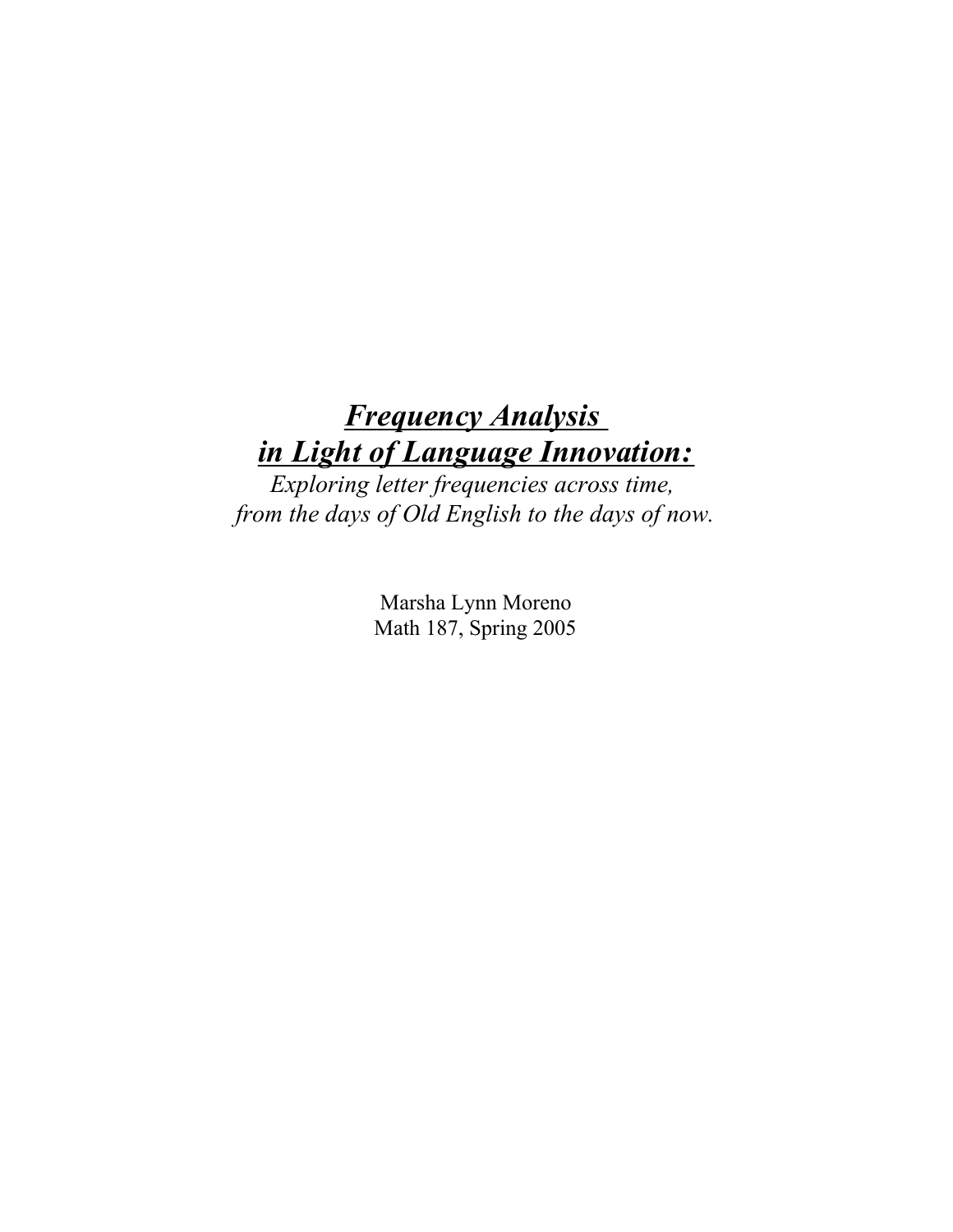### I. Introduction

Frequency tables and acronyms like "EAT ON IRS" are a common encounter for the novice cryptography student. They are a useful tool for analyzing messages encrypted by Caesar Cipher, Monoalphabetic Substitution, along with many other early cryptosystems. The facts are stated and the basics stick: what we find most often is assumed to be [e], and what we never find is most likely  $[x]$  or  $[z]$ . Such is the case for Modern English, but do these generalizations translate into Old English or Middle English? With centuries of years gone by, the English of today appears nothing like that of the 11th century or even the 14th century. Perhaps, a quick glance may persuade the reader. What follows is "The Lord's Prayer" (as stated in the Gospel of Luke) in Old English and Middle English:

Cweðað þus. þonne ge eow gebiddað; Ure fæder þu ðe on heofone eart: si þin nama gehalgod tocume þin rice. gewurðe ðin willa on heofone and on eorþan. Syle us todæg urne dæghwamlican hlaf: And forgyf us ure gyltas. swa we forgyfað ælcum þara þe wið us agyltað: and ne læd þu us on costunge: ac alys us fram yfele. (Luke 11:2-4, the Polyglot Bible: English - 1000s, Mark Davies)

Whan ÿee preÿen, sey ÿee, Fader oure, halewid be þi name, þi kingdam come to say ÿif to vs todai oure eche daÿis bred. Forÿif to vs oure synnes, as wee forÿiuen to eche owende to vs, leed vs not in to temptacioun. (Luke 11:2-4, the Polyglot Bible: English - 1300s, Mark Davies)

These texts are almost foreign to the eyes of Modern English speakers. Yet to the linguistically inclined, this is no surprise -- Old English is considered to be completely unintelligible from the language we speak today. This paper will touch on the linguistics of language, particularly how English has changed over time, and in what ways that innovation has affected frequency analysis for single letters in the language.

#### II. Methodology

While it had been my original intent to find three prominent authors for both the days of

Old English and the days of Middle English, I found select passages of the Bible to be most

available and accessible on the web. Indeed, the Bible speaks a language of its own, Christianese,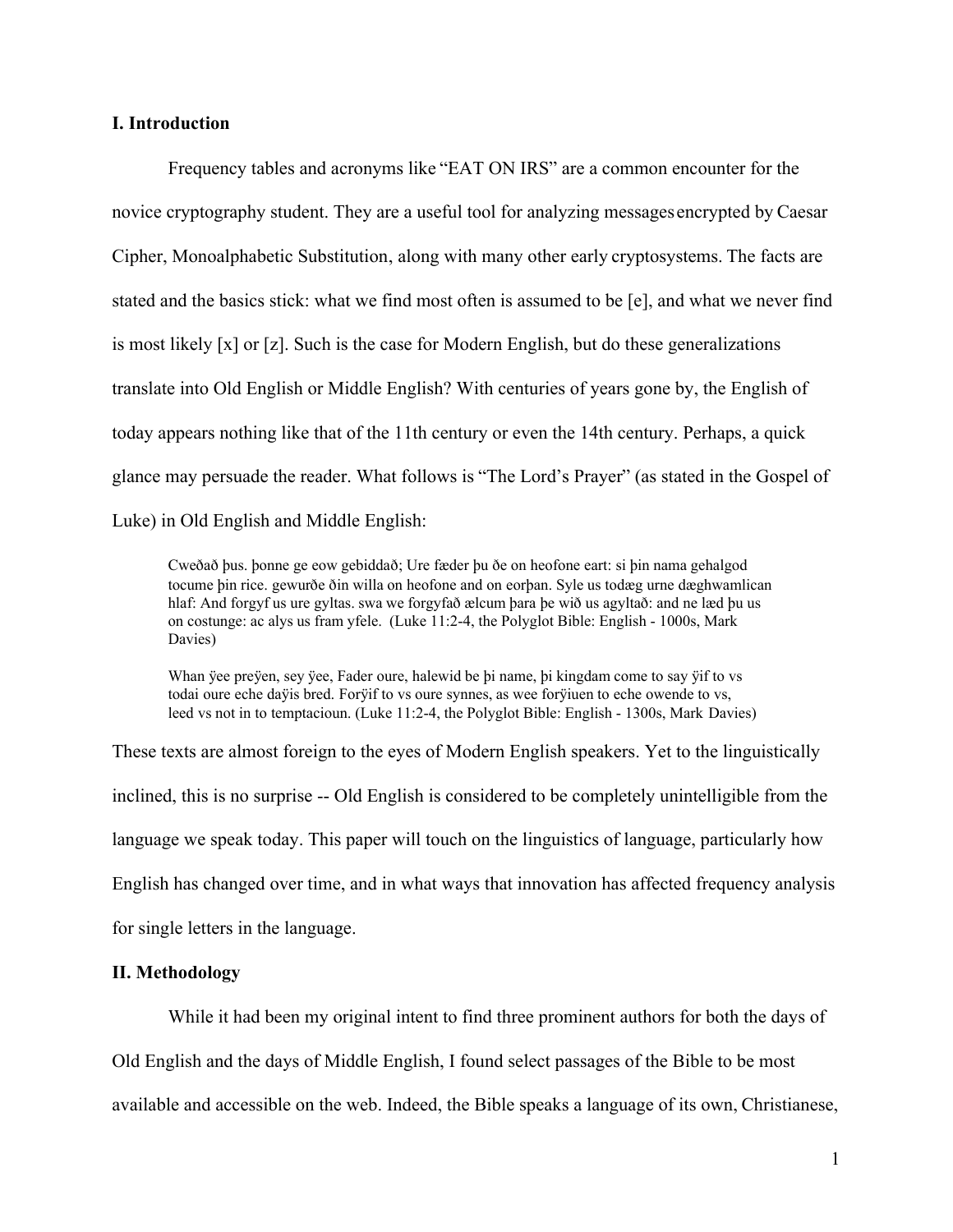if you will. And this is bound to have some effect on our usual letter-frequencies for English. In fact, we shall soon see how even the Modern English translations of the Bible deviate from our standard frequency of letter usage, "EAT ON IRS."

This may seem problematic at first; however, if we are using the Bible to examine each version of English -- Modern, Middle, and Old -- then we will still be able to detect the changes in English over time, specifically for Biblical texts. By using the Bible for all purposes of this study, we will have less variability than we would otherwise. To create some balance between the Old Testament and the New Testament, I will use four Psalms from the Old Testament and four chapters of Luke for letter frequency counts. Now, you may have noticed already, from "The Lord's Prayer", that there exist letters in Old English and Middle English that no longer manifest in English today. I still account for these letters, [þ, æ, ð, ÿ], thereby adding four more letters to our twenty-six letter alphabet. So for Modern English frequencies, you will see zeros across the board for these letters. For Middle English, [þ, ÿ] will show up. For Old English, [þ, æ, ð] will all be present, while on the flip-side, [j, k] are ever absent from the language -- that is because these characters were not invented until much later.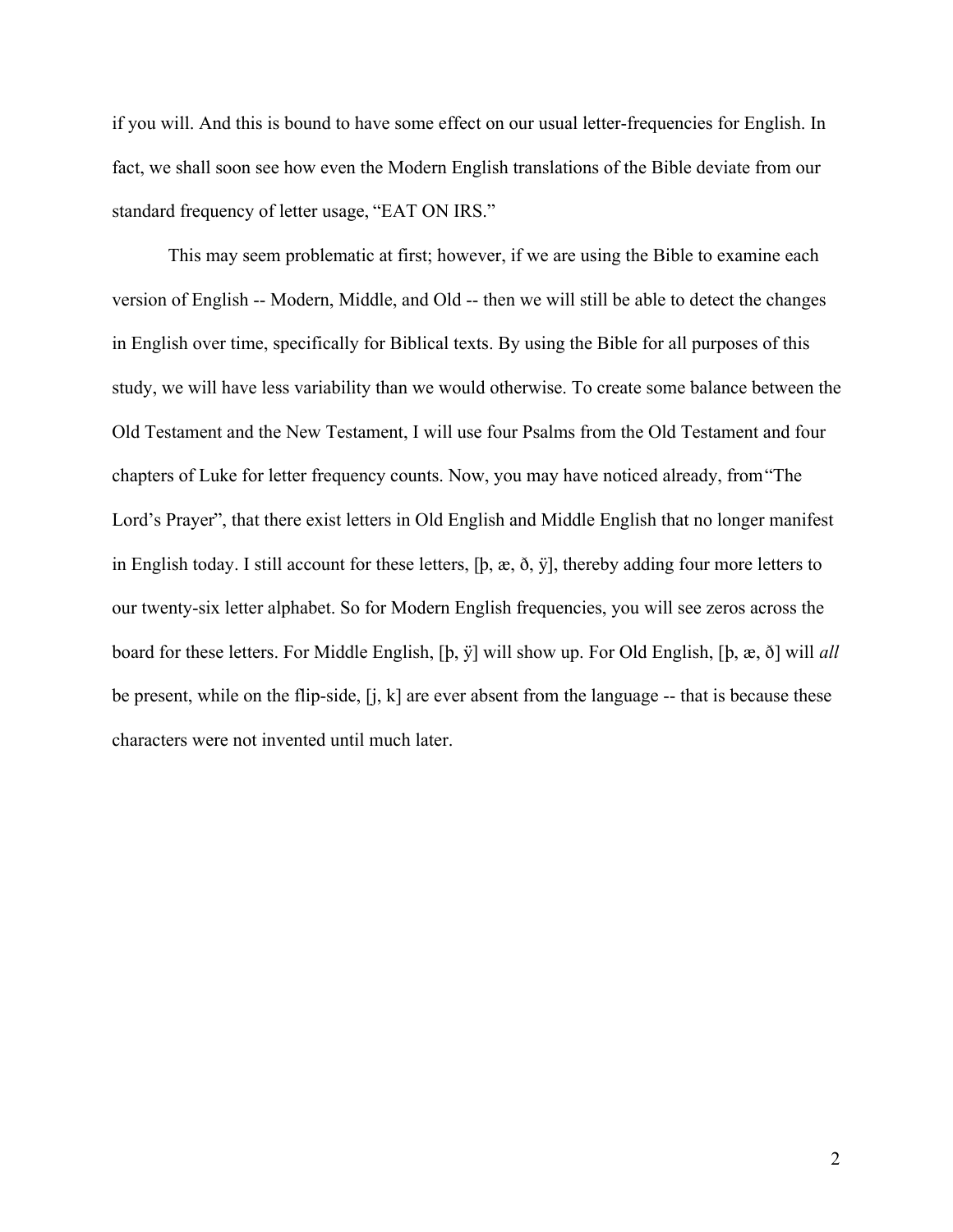# III. Modern English Letter Frequencies

Since Modern English strikes familiar with us all, let us begin our frequency analysis here, noting the exact letter frequencies for the Bible passages I have selected and using their averaged values as reference points when we examine the Old English and the Middle English data.

| ModE         | Luke 5   | Luke 9   | Luke 14  | Luke 24  |          | Psalm 63   Psalm 107   Psalm 139   Psalm 143 |        |          |
|--------------|----------|----------|----------|----------|----------|----------------------------------------------|--------|----------|
| total        | 3580     | 5393     | 3071     | 4010     | 756      | 2914                                         | 1575   | 953      |
| a            | 7.91%    | 7.84%    | 7.49%    | 7.11%    | 5.95%    | 5.97%                                        | 7.56%  | 4.93%    |
| b            | 1.37%    | 1.45%    | 1.95%    | 1.55%    | 2.12%    | 1.00%                                        | 1.14%  | 0.52%    |
| C            | 1.87%    | 1.74%    | 1.63%    | 1.30%    | 1.06%    | 1.58%                                        | 1.33%  | 1.15%    |
| d            | 4.44%    | 5.08%    | 3.74%    | 5.36%    | 2.91%    | 5.70%                                        | 5.02%  | 4.20%    |
| e            | 13.12%   | 13.39%   | 12.86%   | 14.26%   | 10.71%   | 13.25%                                       | 12.25% | 11.54%   |
| f            | 2.31%    | 2.13%    | 2.15%    | 1.65%    | 2.25%    | 3.02%                                        | 2.48%  | 2.73%    |
| g            | 2.03%    | 1.98%    | 1.56%    | 1.97%    | 1.59%    | 1.78%                                        | 1.71%  | 1.78%    |
| h            | 7.21%    | 7.23%    | 6.81%    | 8.78%    | 6.75%    | 8.20%                                        | 6.41%  | 4.72%    |
|              | 6.03%    | 5.90%    | 7.10%    | 6.28%    | 6.61%    | 6.07%                                        | 5.78%  | 7.45%    |
|              | 0.61%    | 0.65%    | 0.29%    | 0.40%    | 0.53%    | 0.07%                                        | 0.00%  | 0.10%    |
| k            | 0.92%    | 0.82%    | 0.59%    | 0.72%    | 0.93%    | 0.82%                                        | 1.40%  | 1.26%    |
|              | 3.85%    | 4.17%    | 4.53%    | 3.42%    | 7.41%    | 4.02%                                        | 4.06%  | 4.51%    |
| m            | 2.68%    | 2.99%    | 2.47%    | 2.94%    | 2.65%    | 1.99%                                        | 4.13%  | 4.51%    |
| n            | 7.37%    | 5.99%    | 6.94%    | 6.48%    | 4.37%    | 6.66%                                        | 6.86%  | 5.77%    |
| $\mathsf{o}$ | 7.93%    | 8.27%    | 8.50%    | 6.83%    | 9.39%    | 8.27%                                        | 8.57%  | 10.39%   |
| р            | 1.42%    | 1.65%    | 1.47%    | 1.55%    | 1.72%    | 0.89%                                        | 0.95%  | 1.26%    |
| q            | 0.03%    | $0.00\%$ | 0.16%    | $0.00\%$ | 0.00%    | 0.10%                                        | 0.06%  | 0.00%    |
| r            | 4.50%    | 4.23%    | 4.23%    | 4.19%    | 5.56%    | 6.55%                                        | 5.97%  | 7.45%    |
| s            | 6.76%    | 6.53%    | 6.64%    | 6.16%    | 7.67%    | 7.10%                                        | 4.70%  | 7.14%    |
| t            | 9.19%    | 9.03%    | 9.57%    | 10.30%   | 6.35%    | 9.75%                                        | 7.43%  | 6.40%    |
| u            | 2.40%    | 2.76%    | 3.03%    | 2.37%    | 4.37%    | 2.37%                                        | 3.94%  | 4.72%    |
| V            | 0.56%    | 1.17%    | 1.04%    | 0.87%    | 0.66%    | 0.72%                                        | 0.63%  | 1.05%    |
| W            | 3.35%    | 2.67%    | 2.54%    | 2.89%    | 2.91%    | 2.37%                                        | 3.05%  | 1.89%    |
| X            | 0.11%    | 0.07%    | 0.26%    | 0.02%    | $0.00\%$ | 0.03%                                        | 0.06%  | $0.00\%$ |
| у            | 1.90%    | 2.23%    | 2.44%    | 2.44%    | 5.56%    | 1.68%                                        | 4.44%  | 4.51%    |
| z            | 0.08%    | 0.04%    | $0.00\%$ | 0.15%    | 0.00%    | 0.03%                                        | 0.00%  | 0.00%    |
| þ            | 0.00%    | 0.00%    | 0.00%    | 0.00%    | 0.00%    | 0.00%                                        | 0.00%  | 0.00%    |
| æ            | 0.00%    | 0.00%    | 0.00%    | 0.00%    | 0.00%    | 0.00%                                        | 0.00%  | 0.00%    |
| ð            | $0.00\%$ | 0.00%    | 0.00%    | 0.00%    | 0.00%    | $0.00\%$                                     | 0.00%  | 0.00%    |
| ÿ            | 0.00%    | 0.00%    | 0.00%    | 0.00%    | 0.00%    | 0.00%                                        | 0.00%  | $0.00\%$ |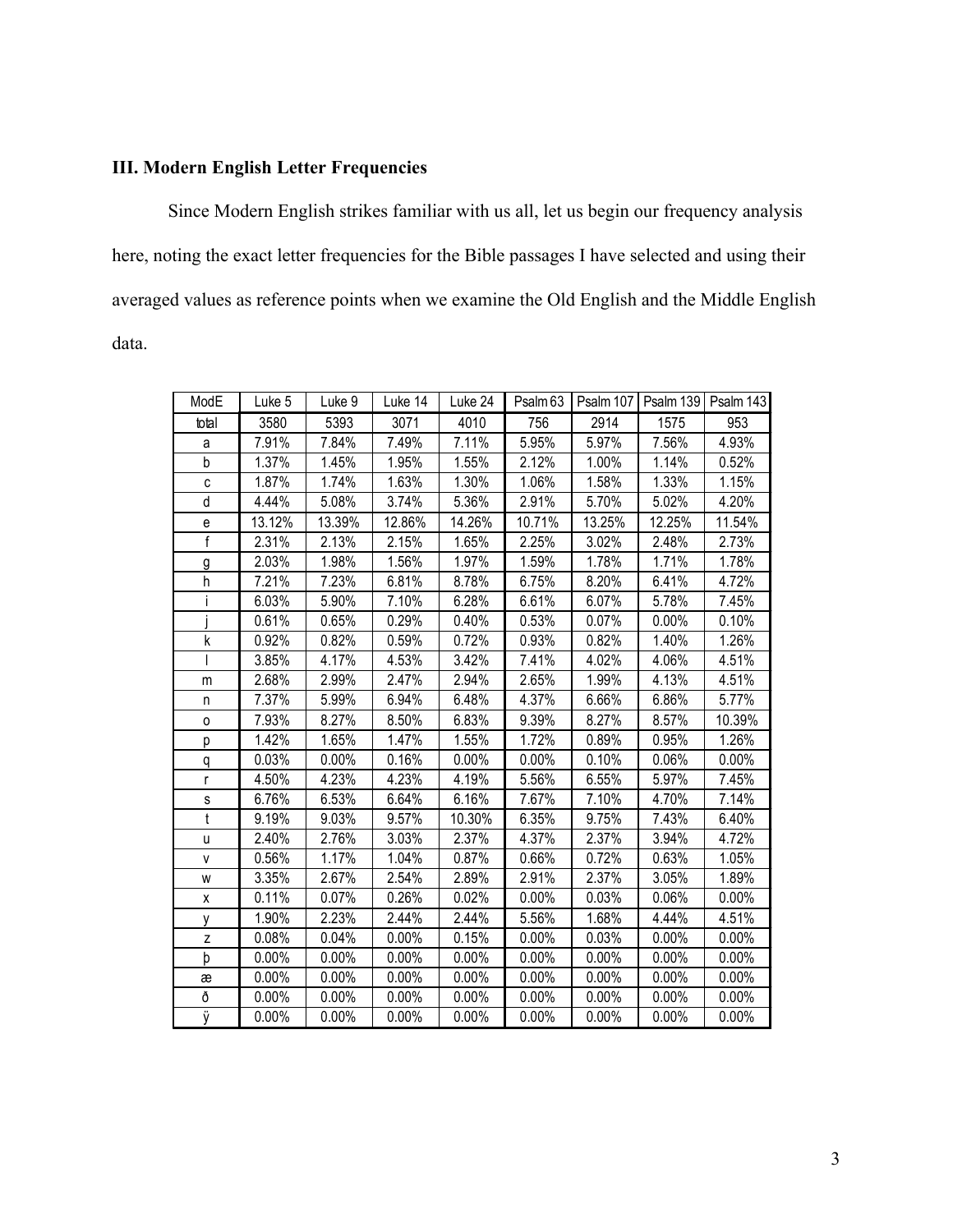| ModE           | Luke avg | Psalm avg | Overall avg |
|----------------|----------|-----------|-------------|
| total          | 4013.5   | 1549.5    | 2781.5      |
| a              | 7.59%    | 6.10%     | 6.84%       |
| b              | 1.58%    | 1.20%     | 1.39%       |
| C              | 1.64%    | 1.28%     | 1.46%       |
| d              | 4.66%    | 4.46%     | 4.56%       |
| е              | 13.41%   | 11.94%    | 12.67%      |
| $\overline{f}$ | 2.06%    | 2.62%     | 2.34%       |
| g              | 1.89%    | 1.72%     | 1.80%       |
| h              | 7.51%    | 6.52%     | 7.01%       |
| İ              | 6.33%    | 6.48%     | 6.40%       |
| İ              | 0.49%    | 0.18%     | 0.33%       |
| k              | 0.76%    | 1.10%     | 0.93%       |
| I              | 3.99%    | 5.00%     | 4.50%       |
| m              | 2.77%    | 3.32%     | 3.05%       |
| n              | 6.70%    | 5.92%     | 6.31%       |
| O              | 7.88%    | 9.16%     | 8.52%       |
| р              | 1.52%    | 1.21%     | 1.36%       |
| q              | 0.05%    | $0.04\%$  | 0.04%       |
| r              | 4.29%    | 6.38%     | 5.34%       |
| S              | 6.52%    | 6.65%     | 6.59%       |
| t              | 9.52%    | 7.48%     | 8.50%       |
| u              | 2.64%    | 3.85%     | 3.25%       |
| v              | 0.91%    | 0.77%     | 0.84%       |
| W              | 2.86%    | 2.56%     | 2.71%       |
| χ              | 0.12%    | 0.02%     | 0.07%       |
| у              | 2.25%    | 4.05%     | 3.15%       |
| z              | 0.07%    | 0.01%     | 0.04%       |
| þ              | 0.00%    | 0.00%     | $0.00\%$    |
| æ              | 0.00%    | 0.00%     | 0.00%       |
| ð              | 0.00%    | $0.00\%$  | 0.00%       |
| ÿ              | 0.00%    | 0.00%     | 0.00%       |

Most Frequent to Least Frequent: e o thas in r d l u y m w f g c b p k v j q x z {b,  $x$ ,  $\delta$ ,  $\ddot{y}$ }

Note: "{ }" indicates that letters therein do not exist in the spelling system. In other words, the frequency for these letters is 0.00%.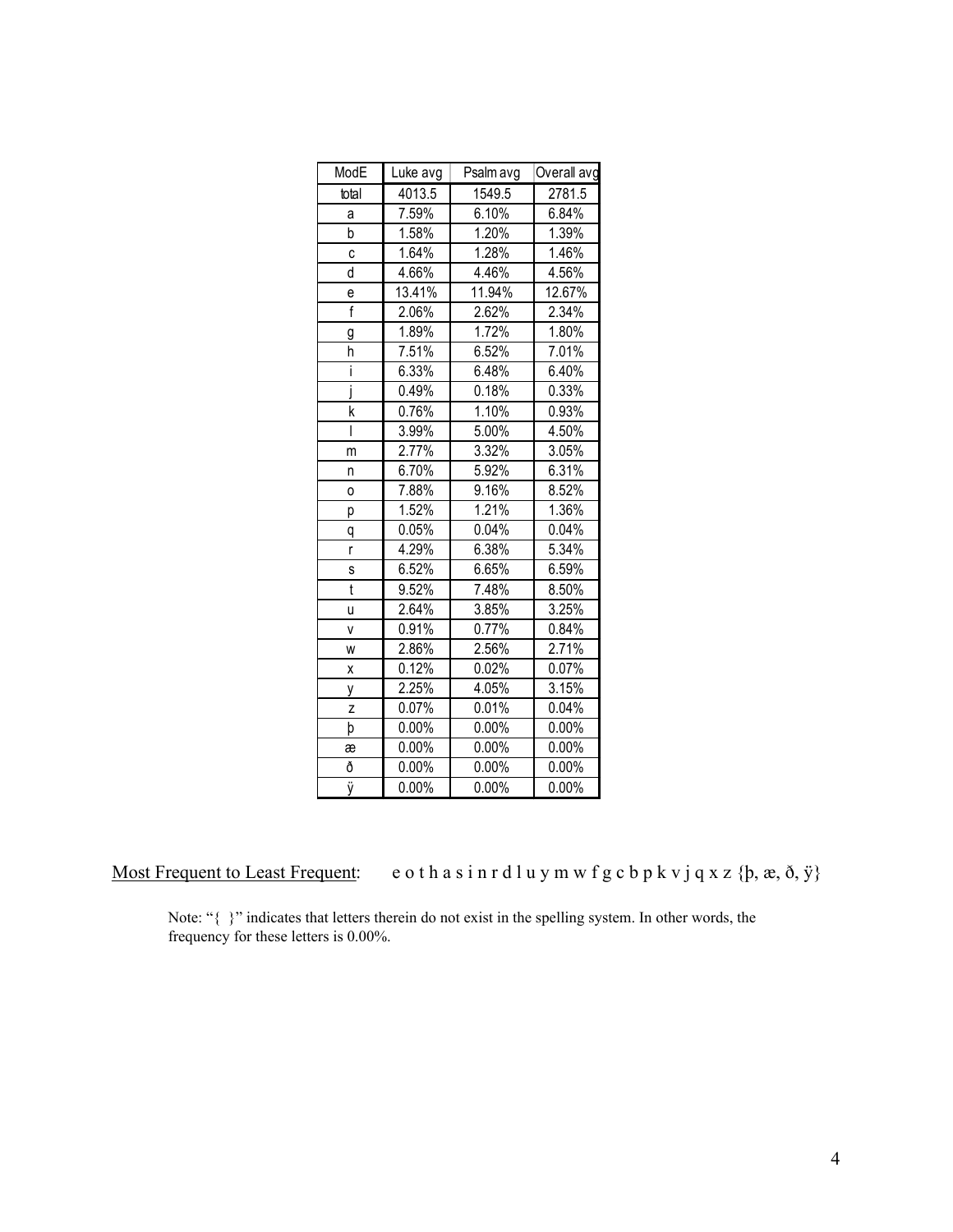

Rather than "EAT ON IRS," we have "EOT HAS IN." So [e] is the most frequent, as expected. But [h] is showing up much more in the Bible than in President Bush's 2004 State of the Union speech, which (if you didn't know already) is where we get "EAT ON IRS." Besides [h] replacing [r] in the top eight, we have the same letters; they just happen to be in a slightly different order. Naturally, [e] is first place, while [t] maintains its rank as third.

## IV. Time Warp to the  $11<sup>th</sup>$  Century: Old English

### i. Linguistic Structure and Predictions

Exhibiting more than just different letters in the alphabet, Old English diverges from Modern English in a number of linguistic areas: syntax (sentence structure), morphology (word structure and inflections), and phonology (sound patterns). I will touch briefly on some linguistic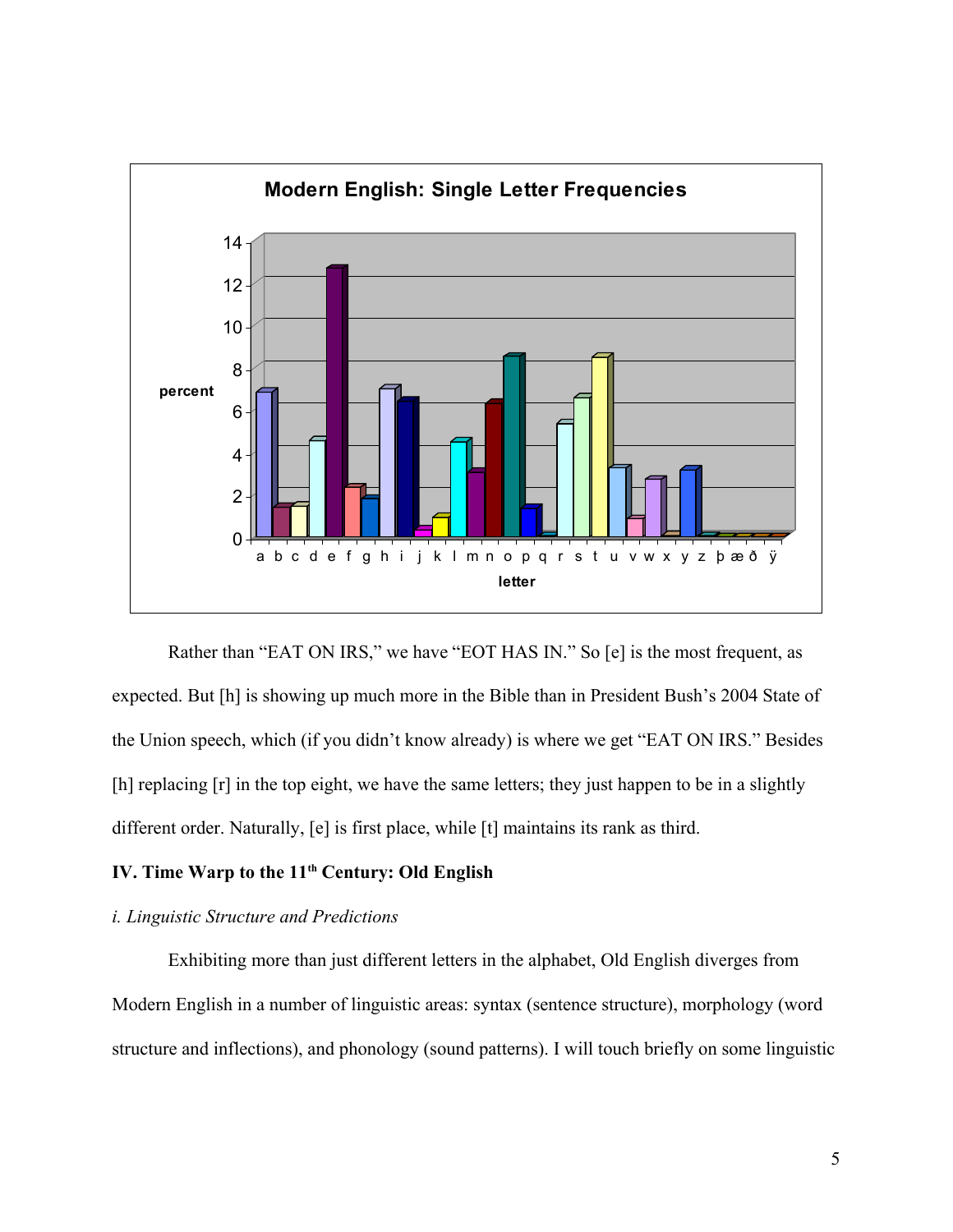structure so that the reader may have a better understanding as to why certain letters occur more or less in Old English than in Modern English.

First of all, while Modern English is an SVO (Subject-Verb-Object) language, Old English had two possible sentence constructions: SVO or SOV. The syntactic system for Modern English relies on very strict word order, but Old English had much more freedom in how words are arranged. Such is the case for Old English because it had a more fully developed system for morphological inflection on words.

We will look at case marking to help illustrate the more flexible word ordering in Old English. In Modern English, case marking scarcely exists, but one place in which we still find it is in our pronoun system. For first person pronouns, we have the following:

|             | Singular  | Plural     |
|-------------|-----------|------------|
| Subjective: |           | we         |
| Objective:  | me        | us         |
| Possessive: | my (mine) | our (ours) |

Whether one hears "I" or "me" or "we," he/she is able to figure out exactly what role that pronoun plays in a particular sentence. Given "I," it is predictable that the speaker refers to himself, and only himself, as the subject of the sentence. Given "us," we know that the speaker refers to himself and at least one other person and that some event takes place in their direction (e.g. "John hit us" and "John gave the book to us").

This instance of case marking for Modern English pronouns cannot even measure up to the case marking we find for the majority of nouns in Old English. Old English nouns were based on an inflectional system that divided them into four categories: nominative (what we know as subjective in Modern English), genitive (possessive), accusative (corresponds to direct objects), and dative (often corresponds to indirect objects). Since this type of information for the noun was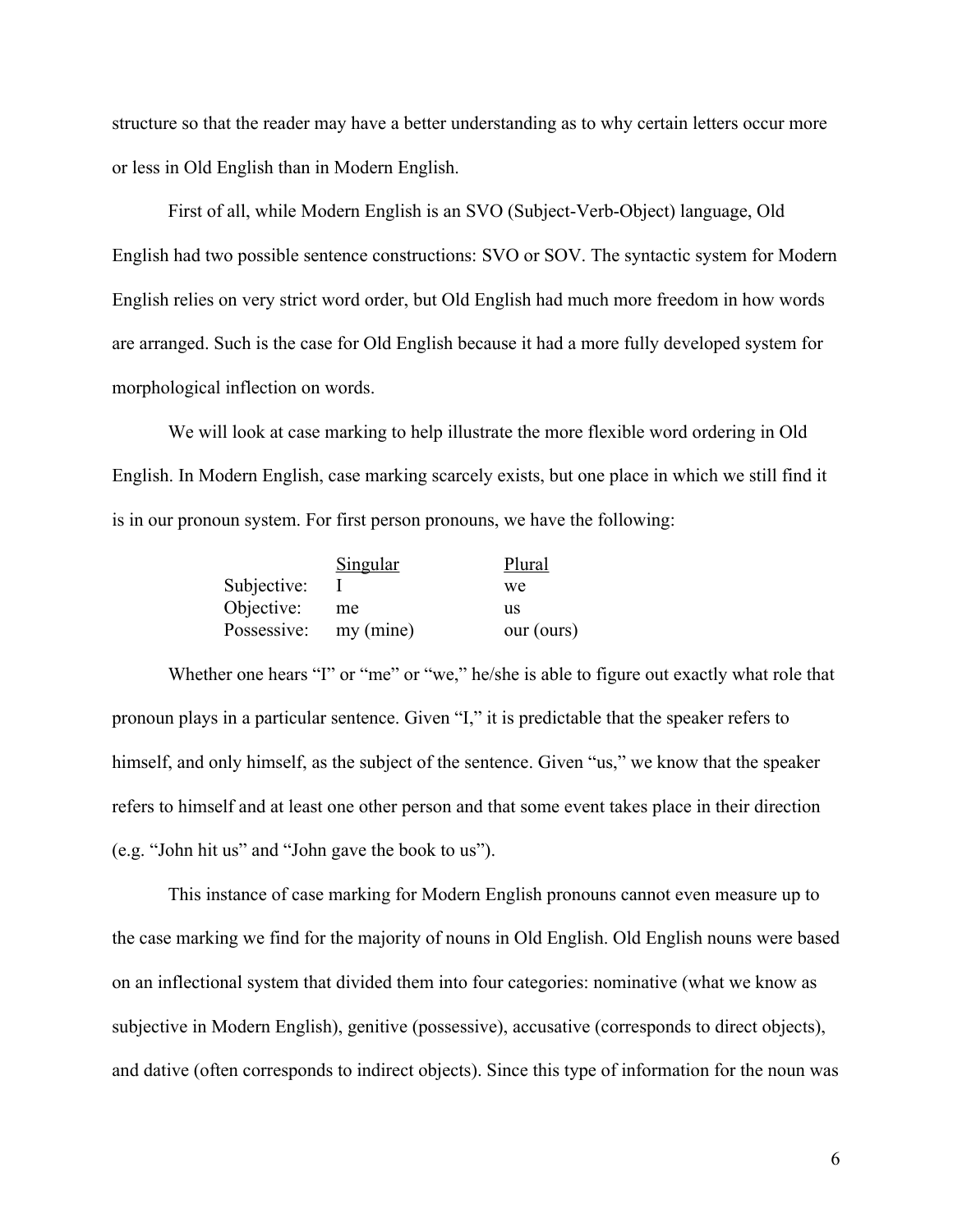carried in the form of a suffix, there is less need to have specific word order. Below are the different case markings for the Old English noun, "king":

|             | <u>Singular</u> | Plural   |
|-------------|-----------------|----------|
| Nominative: | cyning          | cyningas |
| Genitive:   | cyninges        | cyningas |
| Dative:     | cyninge         | cyningum |
| Accusative: | cyning          | cyningas |

This type of inflection took place for, not all, but many of the nouns in Old English. So on the topic of cryptanalysis, we can see that [a] is being used as a grammatical marker in plural forms, whereas in Modern English, we are used to finding [e] in plural forms, as in the suffix -es. This part of the Old English grammar is likely to cause [a]'s frequency to increase. Another important aspect of case marking is that it rids the need for prepositions when referring to direct and indirect objects. Therefore, the preposition "to," which we often see in Modern English, will not be occurring in the contexts of direct objects and indirect objects for Old English. With that given, frequencies for [t] and [o] are likely to appear less in Old English than in Modern English.

In Old English, plural forms did not always call for the presence of some suffix but rather a change in the vowel within the word. We see this type of behavior in words like "tooth/ teeth" and "mouse/ mice." This vowel change within word roots is another common feature for both nouns and verbs in Old English. Therefore, a vowel change that indicates number will have some effect on the frequency of [s] since the general rule of today's English is "add -es (or just -s)" to make something plural.

Vowel changes often occurred when forming past tense, as seen in our modern-day irregular verbs: sing/ sang, wake/ woke, sit/ sat, hold/ held, and so on. But much of these verbs have been *regularized*. As their usage has become less frequent, their irregular past tense form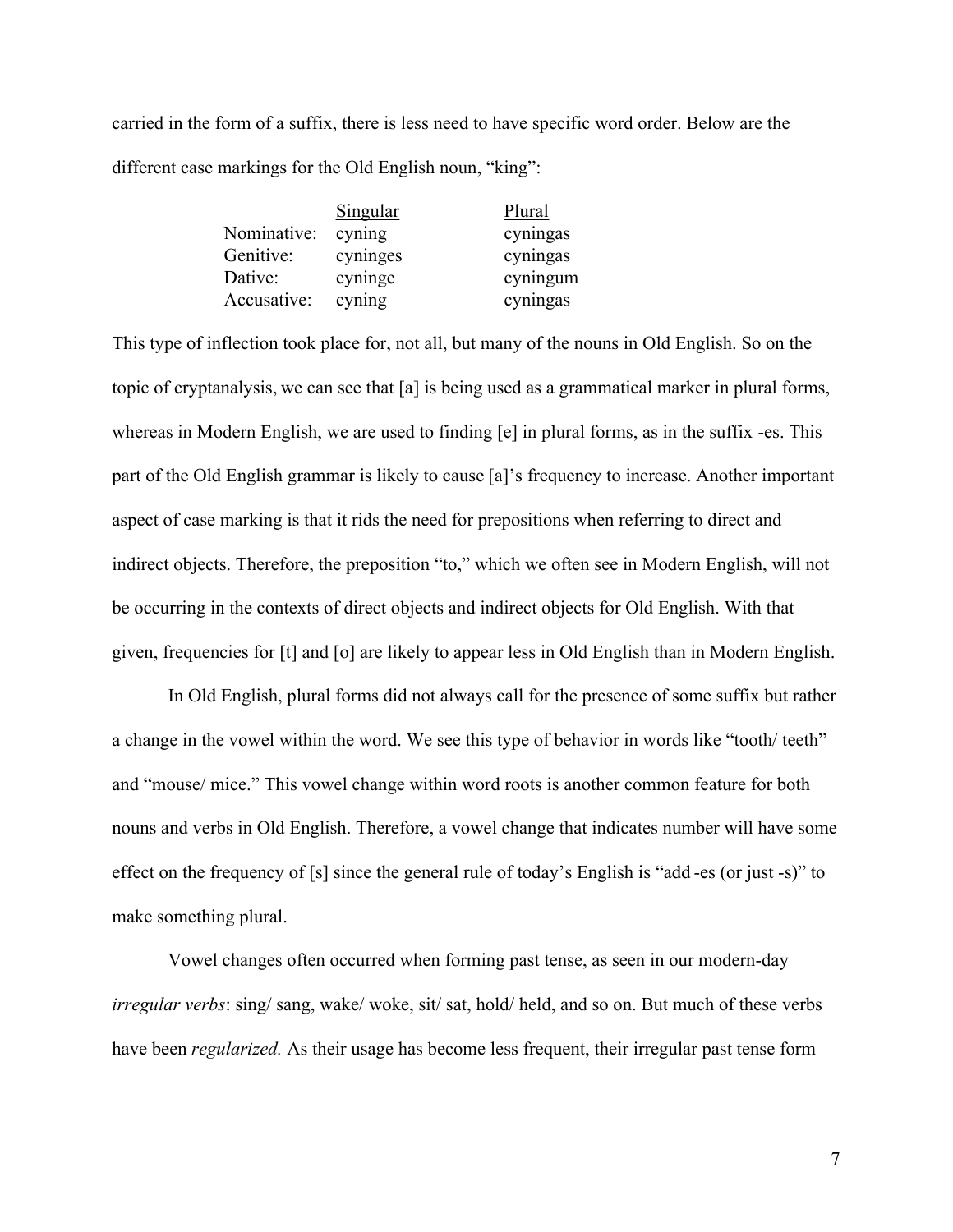has been lost and replaced with the typical [-ed] suffix. For example, we are starting to hear both "abided" *and* "abode" for the past forms of "abide" because the usage of this verb is so low.

Besides the type of inflection where the vowel quality changes in the root, there were certainly verbs in Old English that were suffixed in order to indicate past tense. Observe the following inflections for word root "lufian" (to love):

|             | <b>Singular Present</b> | <b>Plural Present</b> | <b>Singular Past</b> | Plural Past |
|-------------|-------------------------|-----------------------|----------------------|-------------|
| 1st person: | ic lufie                | we lufiað             | ic lufode            | we lufodon  |
| 2nd person: | bu lufast               | ge lufiað             | bu lufodest          | ge lufodon  |
| 3rd person: | he lufað                | hi lufiað             | he lufode            | hi lufodon  |

The [-don] suffix present in the Plural Past suggests a higher frequency for [n]. We should also note that the infinitive form of the verb is "lufian," where "to" is represented by the suffix [-ian]. Imagine all the instances in Modern English where we say "I want to  $v$ " or "I tried to  $v$ ," where  $v$ stands for some verb. For every "to  $v$ " in Modern English, there is a corresponding Old English verb containing either [-ian] or [-an] as an infinitive marker. For these reasons, it is safe to assume a much higher frequency, not only for the letter [n], but also for the letter [a].

Now, I will turn my focus to spelling conventions in Old English. I will particularly discuss the letters that no longer exist in Modern English, as well as their corresponding sounds. I have listed below the three characters used in Old English that are no longer seen in Modern English, in fact, the latter two had already dropped off by the time of Middle English:

[b] -- called "eth;" pronounced as the "th" in "theater" or in "then"

[ $\delta$ ] -- called "thorn;" pronounced the same as "eth"

[æ] -- called "ash;" pronounced as the "a" in "cat"

Both [b] and [ð] stood alone in Old English, representing the *two-letter* sound we have in Modern English, [th]. This will have a direct effect on the frequencies for [t] and [h]; these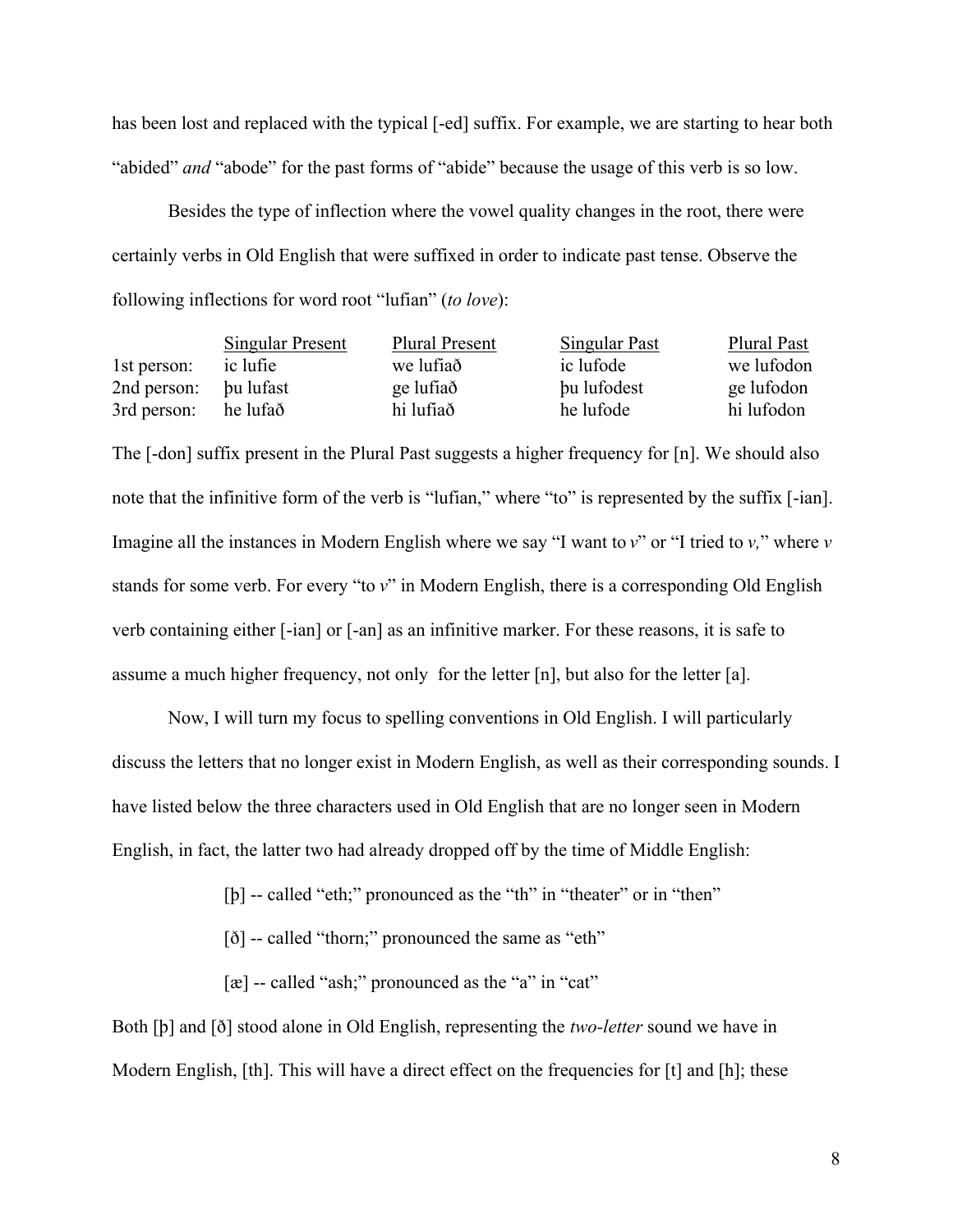particular characters will be least frequent in Old English, more frequent in Middle English (since [ð] drops out of the spelling system), and most frequent in Modern English (since [þ] drops out).

Based on properties of syntax, morphology, and spelling conventions, it is quite evident that the linguistic structure for Old English is far from that of Modern English. With these grammatical differences, we should see some deviance from the Modern English letter frequencies. Interestingly, we may find that some letters have maintained similar frequencies across time, despite all the language innovation English has undergone through the centuries.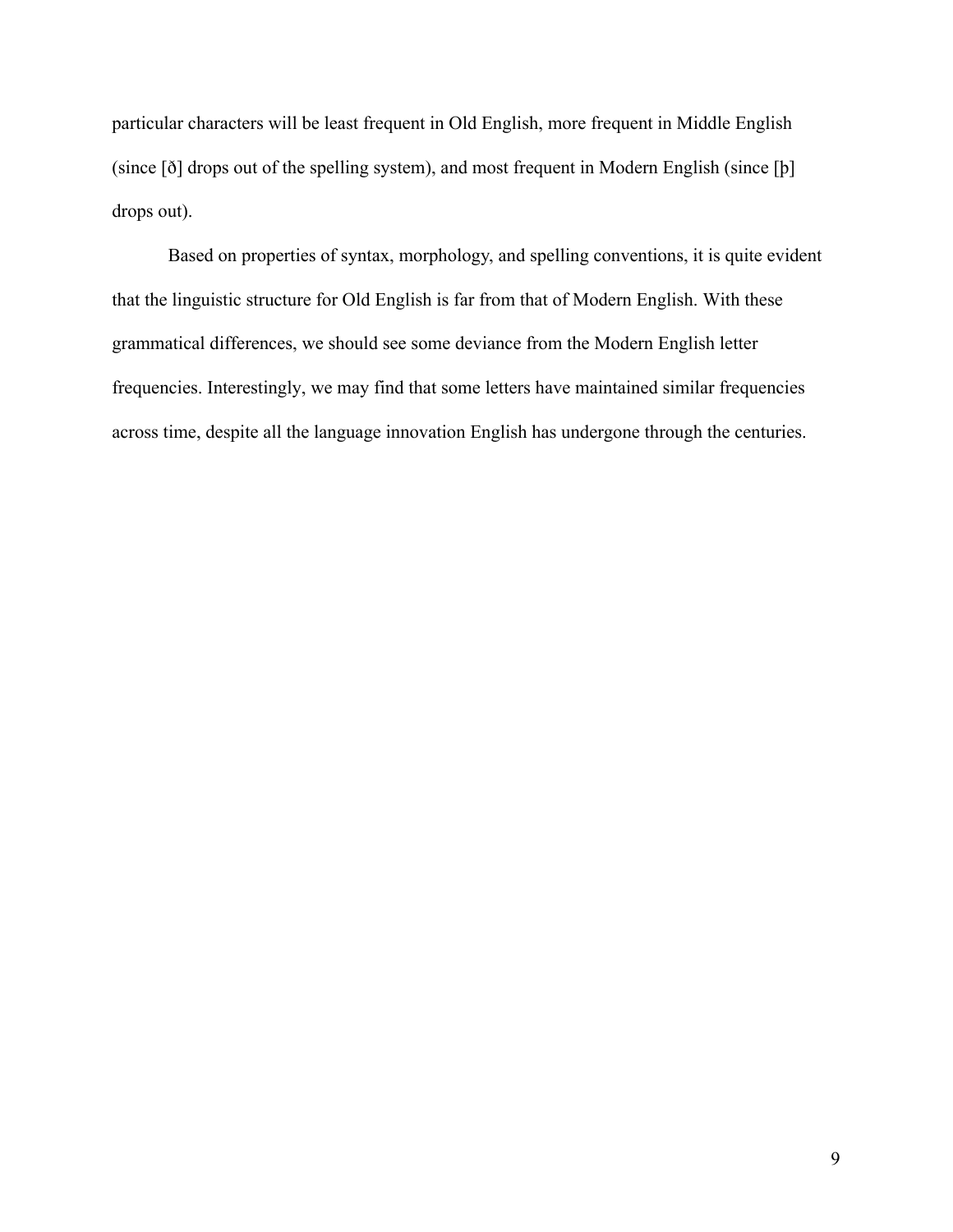# ii. Letter Frequencies

| 0E             | Luke 5 | Luke 9 | Luke 14  | Luke 24  |        |        | Psalm 63   Psalm 107   Psalm 139   Psalm 143 |          |
|----------------|--------|--------|----------|----------|--------|--------|----------------------------------------------|----------|
| total          | 3401   | 5092   | 2838     | 3822     | 800    | 1163   | 1302                                         | 1685     |
| a              | 9.76%  | 9.23%  | 8.70%    | 9.60%    | 10.13% | 7.82%  | 8.60%                                        | 8.49%    |
| b              | 1.50%  | 1.22%  | 1.83%    | 1.41%    | 1.00%  | 0.69%  | 5.38%                                        | 1.31%    |
| C              | 2.73%  | 2.20%  | 2.54%    | 1.96%    | 3.13%  | 3.35%  | 1.84%                                        | 2.43%    |
| d              | 5.91%  | 5.75%  | 4.69%    | 7.04%    | 4.75%  | 4.82%  | 4.53%                                        | 4.93%    |
| е              | 12.80% | 13.45% | 14.34%   | 12.95%   | 12.38% | 15.65% | 15.21%                                       | 13.77%   |
| f              | 2.03%  | 2.42%  | 2.08%    | 1.86%    | 1.63%  | 2.67%  | 3.61%                                        | 2.37%    |
| $\overline{g}$ | 3.09%  | 3.55%  | 3.56%    | 4.58%    | 3.75%  | 3.53%  | 3.61%                                        | 3.26%    |
| h              | 4.38%  | 5.44%  | 4.62%    | 4.97%    | 4.75%  | 3.44%  | 4.15%                                        | 3.80%    |
|                | 4.97%  | 5.18%  | 5.36%    | 5.29%    | 6.00%  | 5.33%  | 4.99%                                        | 6.29%    |
|                | 0.00%  | 0.00%  | $0.00\%$ | $0.00\%$ | 0.00%  | 0.00%  | 0.00%                                        | $0.00\%$ |
| k              | 0.00%  | 0.00%  | 0.00%    | 0.00%    | 0.00%  | 0.00%  | 0.00%                                        | 0.00%    |
| I              | 3.26%  | 2.95%  | 3.35%    | 2.64%    | 2.88%  | 3.96%  | 3.15%                                        | 3.62%    |
| m              | 3.59%  | 3.44%  | 4.02%    | 3.38%    | 4.75%  | 4.64%  | 4.92%                                        | 5.28%    |
| n              | 11.35% | 10.13% | 10.01%   | 11.02%   | 10.13% | 9.46%  | 9.29%                                        | 7.77%    |
| 0              | 5.38%  | 5.50%  | 4.26%    | 5.42%    | 5.63%  | 5.33%  | 4.45%                                        | 4.21%    |
| р              | 0.62%  | 0.53%  | 0.42%    | 0.42%    | 0.38%  | 0.26%  | 0.23%                                        | 0.59%    |
| q              | 0.00%  | 0.00%  | 0.00%    | 0.00%    | 0.00%  | 0.00%  | 0.00%                                        | 0.00%    |
| r              | 3.91%  | 3.79%  | 3.70%    | 4.19%    | 5.00%  | 5.16%  | 6.30%                                        | 5.04%    |
| s              | 4.94%  | 5.75%  | 4.44%    | 4.47%    | 5.88%  | 6.10%  | 3.76%                                        | 5.64%    |
| $\mathsf{t}$   | 3.65%  | 3.55%  | 4.26%    | 3.61%    | 4.38%  | 3.35%  | 4.22%                                        | 5.28%    |
| u              | 2.41%  | 2.67%  | 2.64%    | 2.43%    | 2.13%  | 3.18%  | 3.15%                                        | 3.56%    |
| V              | 0.00%  | 0.00%  | 0.00%    | 0.00%    | 0.00%  | 0.00%  | 0.00%                                        | 0.00%    |
| W              | 3.09%  | 3.10%  | 2.47%    | 3.09%    | 3.00%  | 1.98%  | 3.15%                                        | 2.43%    |
| x              | 0.06%  | 0.08%  | 0.11%    | 0.02%    | 0.00%  | 0.00%  | 0.00%                                        | 0.06%    |
| y              | 2.03%  | 1.85%  | 2.85%    | 2.04%    | 2.13%  | 2.58%  | 2.23%                                        | 1.84%    |
| z              | 0.03%  | 0.00%  | $0.00\%$ | 0.02%    | 0.00%  | 0.00%  | 0.00%                                        | 0.00%    |
| þ              | 4.18%  | 3.91%  | 4.58%    | 3.32%    | 1.50%  | 2.75%  | 3.30%                                        | 2.97%    |
| æ              | 3.29%  | 2.95%  | 2.68%    | 3.27%    | 1.63%  | 2.24%  | 2.15%                                        | 2.37%    |
| ð              | 1.06%  | 1.36%  | 2.50%    | 0.99%    | 3.13%  | 1.72%  | 2.61%                                        | 2.67%    |
| ÿ              | 0.00%  | 0.00%  | 0.00%    | $0.00\%$ | 0.00%  | 0.00%  | 0.00%                                        | 0.00%    |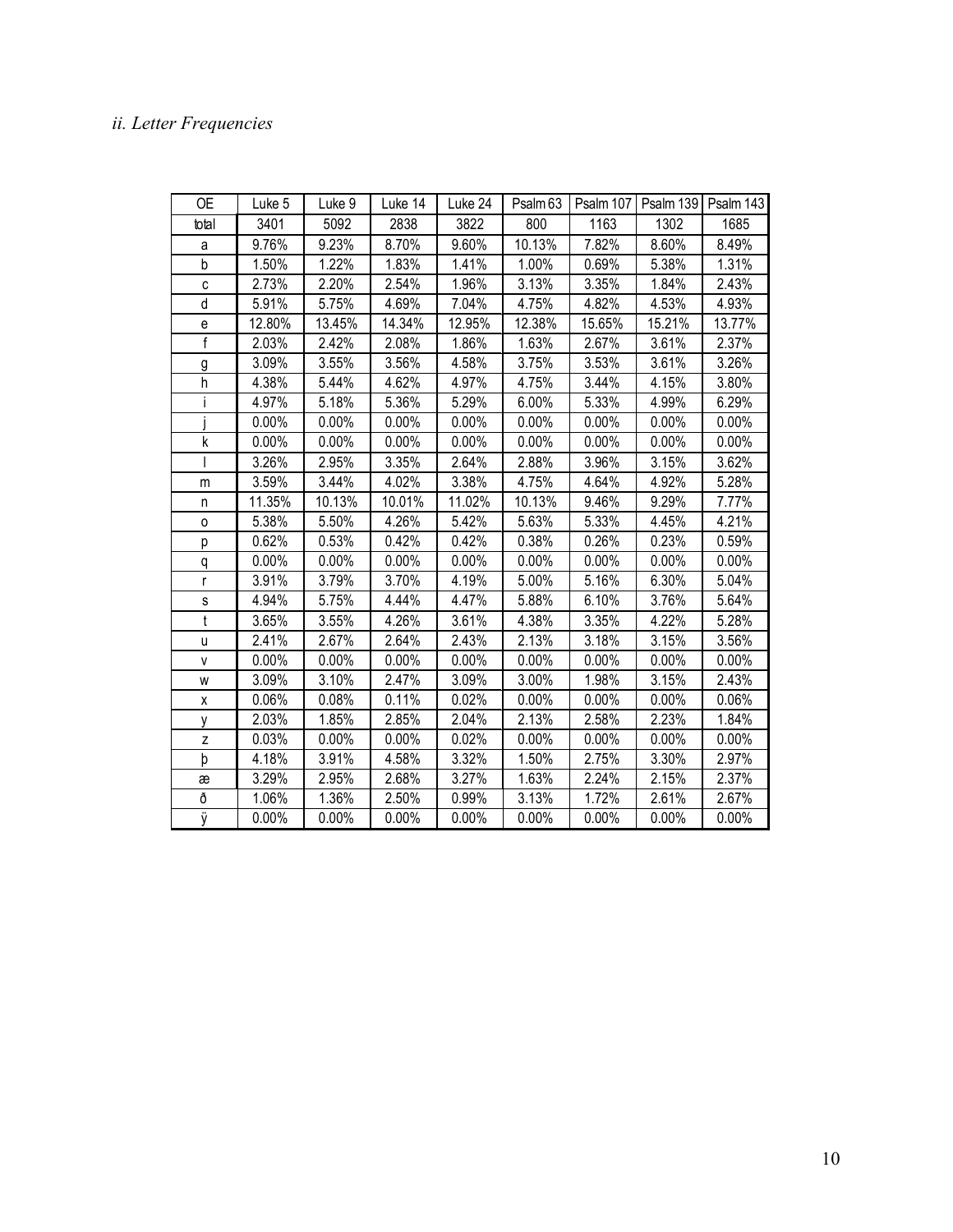| <b>OE</b> | Luke avg            |          | Psalm avg Overall avg |
|-----------|---------------------|----------|-----------------------|
| total     | 3788.25             | 1237.5   | 2512.875              |
| a         | $\overline{9.32\%}$ | 8.76%    | 9.04%                 |
| b         | 1.49%               | 2.10%    | 1.79%                 |
| C         | 2.36%               | 2.69%    | 2.52%                 |
| d         | 5.85%               | 4.76%    | 5.30%                 |
| е         | 13.39%              | 14.25%   | 13.82%                |
| f         | 2.10%               | 2.57%    | 2.33%                 |
| g         | 3.70%               | 3.54%    | 3.62%                 |
| h         | 4.85%               | $4.04\%$ | 4.44%                 |
| i         | 5.20%               | 5.65%    | 5.43%                 |
| i         | 0.00%               | 0.00%    | 0.00%                 |
| k         | 0.00%               | 0.00%    | 0.00%                 |
| I         | 3.05%               | 3.40%    | 3.23%                 |
| m         | 3.61%               | 4.90%    | 4.25%                 |
| n         | 10.63%              | 9.16%    | 9.90%                 |
| 0         | 5.14%               | 4.91%    | 5.02%                 |
| р         | 0.50%               | 0.37%    | 0.43%                 |
| q         | 0.00%               | 0.00%    | 0.00%                 |
| r         | 3.90%               | 5.38%    | 4.64%                 |
| S         | 4.90%               | 5.35%    | 5.12%                 |
| t         | 3.77%               | 4.31%    | 4.04%                 |
| u         | 2.54%               | 3.01%    | 2.77%                 |
| V         | $0.00\%$            | 0.00%    | 0.00%                 |
| W         | 2.94%               | 2.64%    | 2.79%                 |
| Χ         | 0.07%               | 0.02%    | 0.04%                 |
| у         | 2.19%               | 2.20%    | 2.19%                 |
| Z         | 0.01%               | 0.00%    | 0.01%                 |
| þ         | 4.00%               | 2.63%    | 3.31%                 |
| æ         | 3.05%               | 2.10%    | 2.57%                 |
| ð         | 1.48%               | 2.53%    | 2.01%                 |
| ÿ         | 0.00%               | 0.00%    | 0.00%                 |

Most Frequent to Least Frequent: e n a i d s o r h m t g þ l w u æ c f y ð b p x z {j, k, g, v, ÿ}

Compare to Modern English: e o t h a s i n r d l u y m w f g c b p k v j q x z {b, æ, ð, ÿ}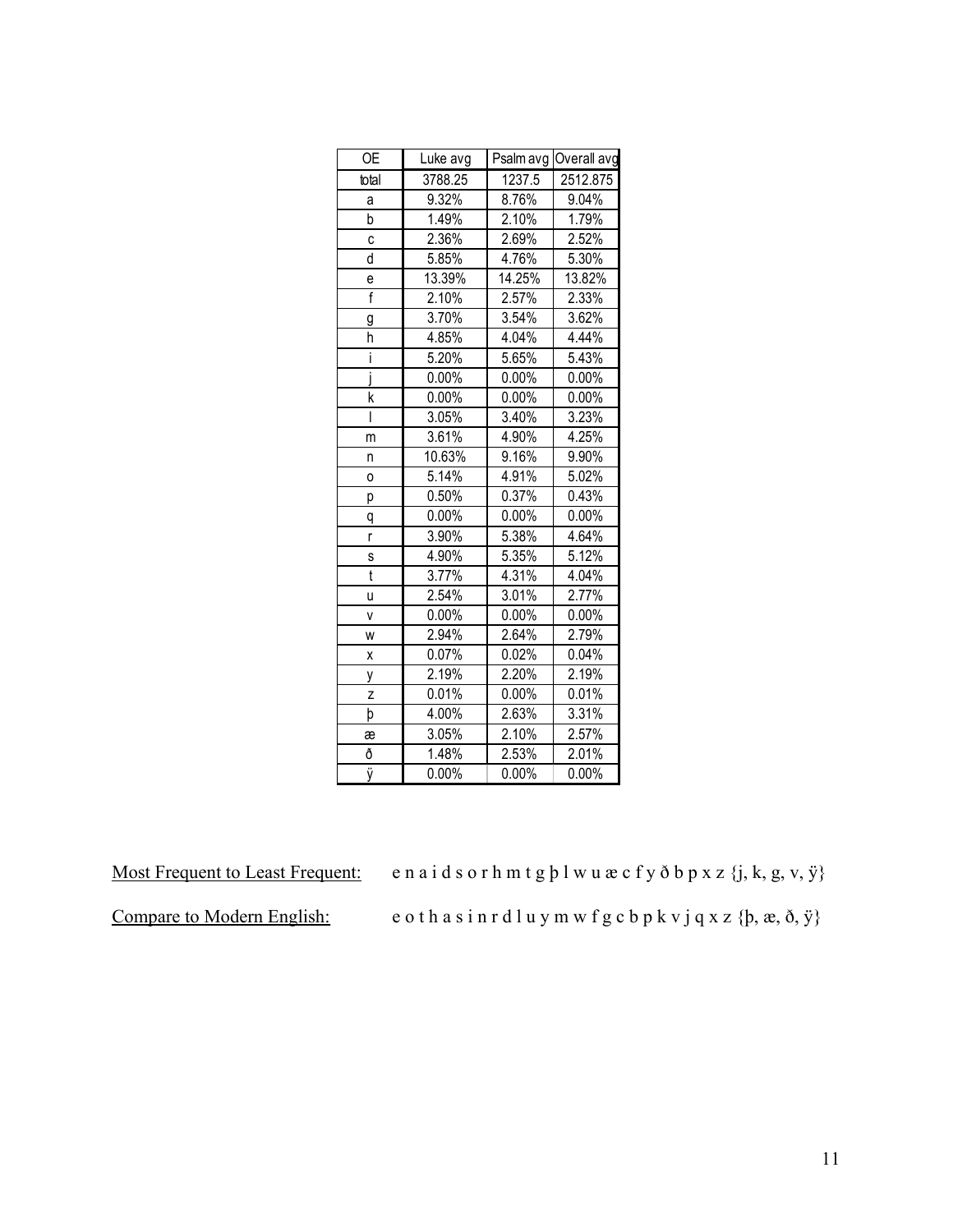

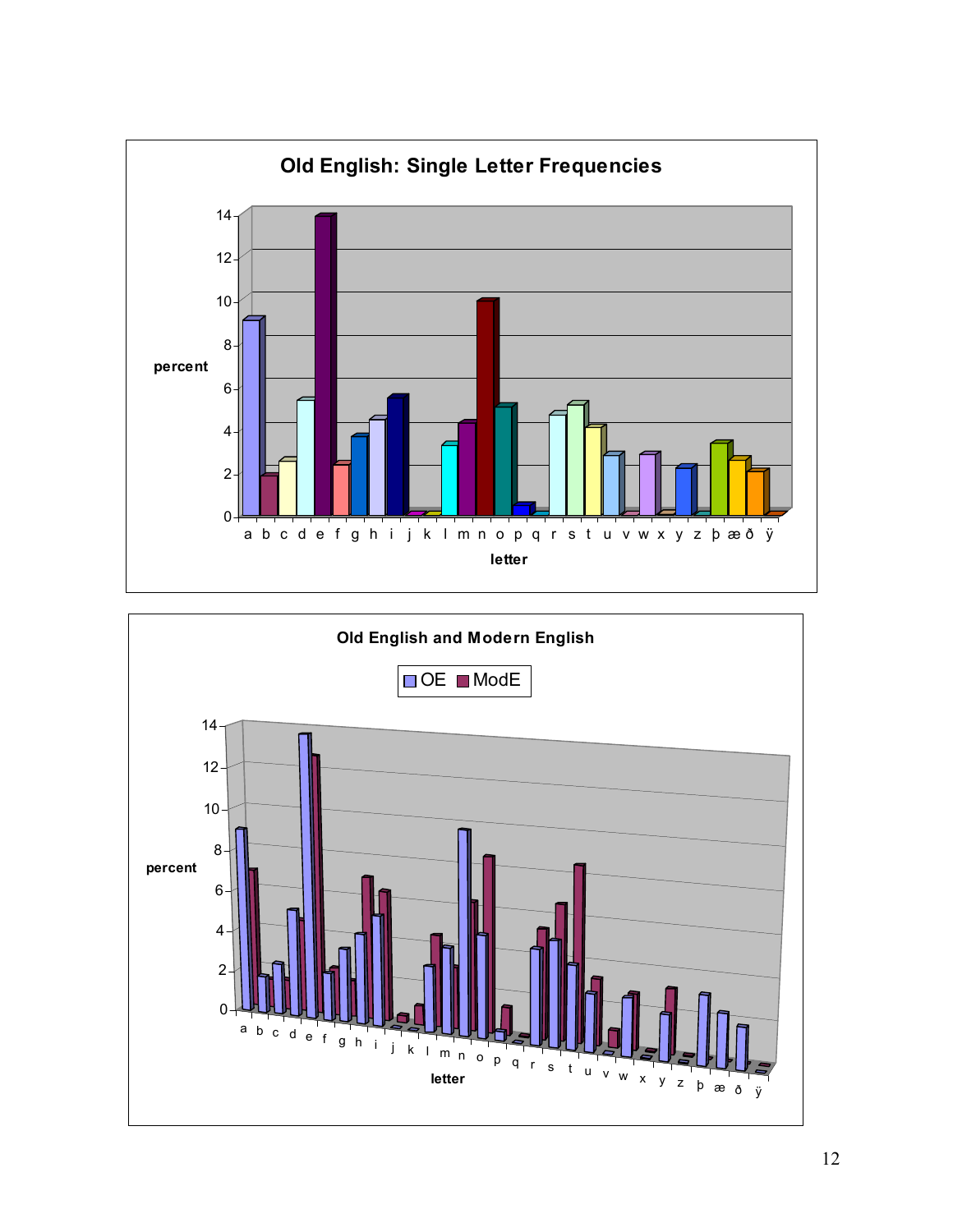As suspected, [n] had a much higher frequency in Old English than it does now (9.90% versus 6.31%). The frequencies for [t] and [h] have shot up a considerable amount in Modern English, partly as a result of eth and thorn dropping out from the language. In addition, the lack of the Old English infinitive suffix and system of case marking seems to recruit more [t]s and [o]s to form the preposition so often used in Modern English, namely "to." Notice how the two letters [t] and [o] trend towards similar percentage values:

> [t]:  $4.04\% \rightarrow 8.50\%$ [o]:  $5.02\% \rightarrow 8.52\%$

Last but not least, the letter [e] remains most frequent of all the letters. Whether the English in question is several centuries old or freshly new from today, this very special letter has continued and still continues to characterize the English language with its highest frequency usage.

# V. Time Warp to the 14<sup>th</sup> Century: Middle English

#### i. Linguistic Structure in the Mix

There will be less time devoted to Middle English structure, since, as one could imagine, its linguistic properties fall somewhere in between Old English and Modern English. Historically, a lot of shifting was taking place in the grammar that led to more diverse styles of writing out the language. For example, I used Mark Davies's *Polyglot Bible* to count letter frequencies in Luke and the Wycliffe Bible to count frequencies in the book of Psalms. The Middle English I viewed for Luke is categorized as "English - 1300s." The Wycliffe Bible was published in 1395. Since translators always have some influence on the text they rewrite and because dialectal variance is inevitable (especially during the years Middle English was used), it is understandable that the writing systems would vary from one another.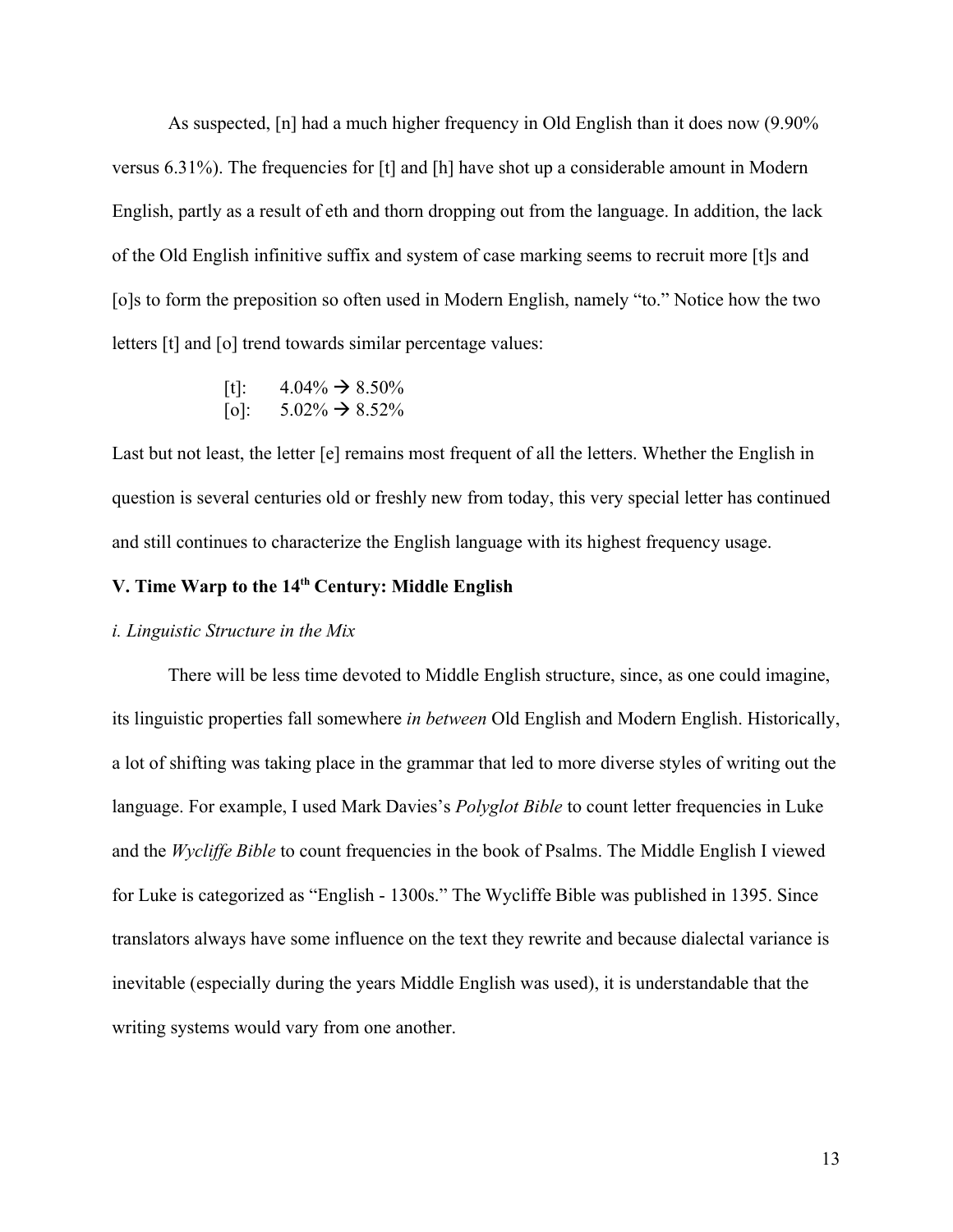While counting letter frequencies for Middle English, I noticed that  $\delta$  and  $\delta$   $\delta$  and  $\delta$   $\delta$  is how up, to some extent, in the book of Luke, but not at all for any of the Psalms. Despite this difference, this letter "conflict" genuinely portrays the constant change in language structure and the influence people have on its linguistic behavior.

As stated previously, [æ] and [ð] most definitely dropped off from Old English and were not used in the writing system of Middle English. [þ] remained a part of Middle English, but the letter cluster [th] started to become more common in representing the sounds that thorn and eth once stood for. As for new additions to the alphabet, [j], [k], and [ÿ] began to take on some form in the language, though very minimal. Note that [ÿ] represented a vowel sound, close to the sound one would produce when saying "feet," except that it is articulated with the tongue farther back in the vocal tract.

Another change that took place is found in the inflectional morphology. Recall the [-ian] and [-an] suffixes that were used for Old English infinitives. In Middle English, [-en] becomes the infinitive marker. As for noun inflections, plural and possessive forms were commonly suffixed with [-es], whereas in Old English, these forms could be indicated by [-as] in certain contexts and [-es] in others.

Keeping all this in mind, we predict that the frequencies for [t] and [h] move up from their Old English values, but should still yield values lower than those for Modern English. The absence of [æ] may cause the usage of other vowels to increase; perhaps [a] is a good candidate for this notion. And the frequency of [e] should go up because of the [-en] infinitive marker. I'll let the data take it form here.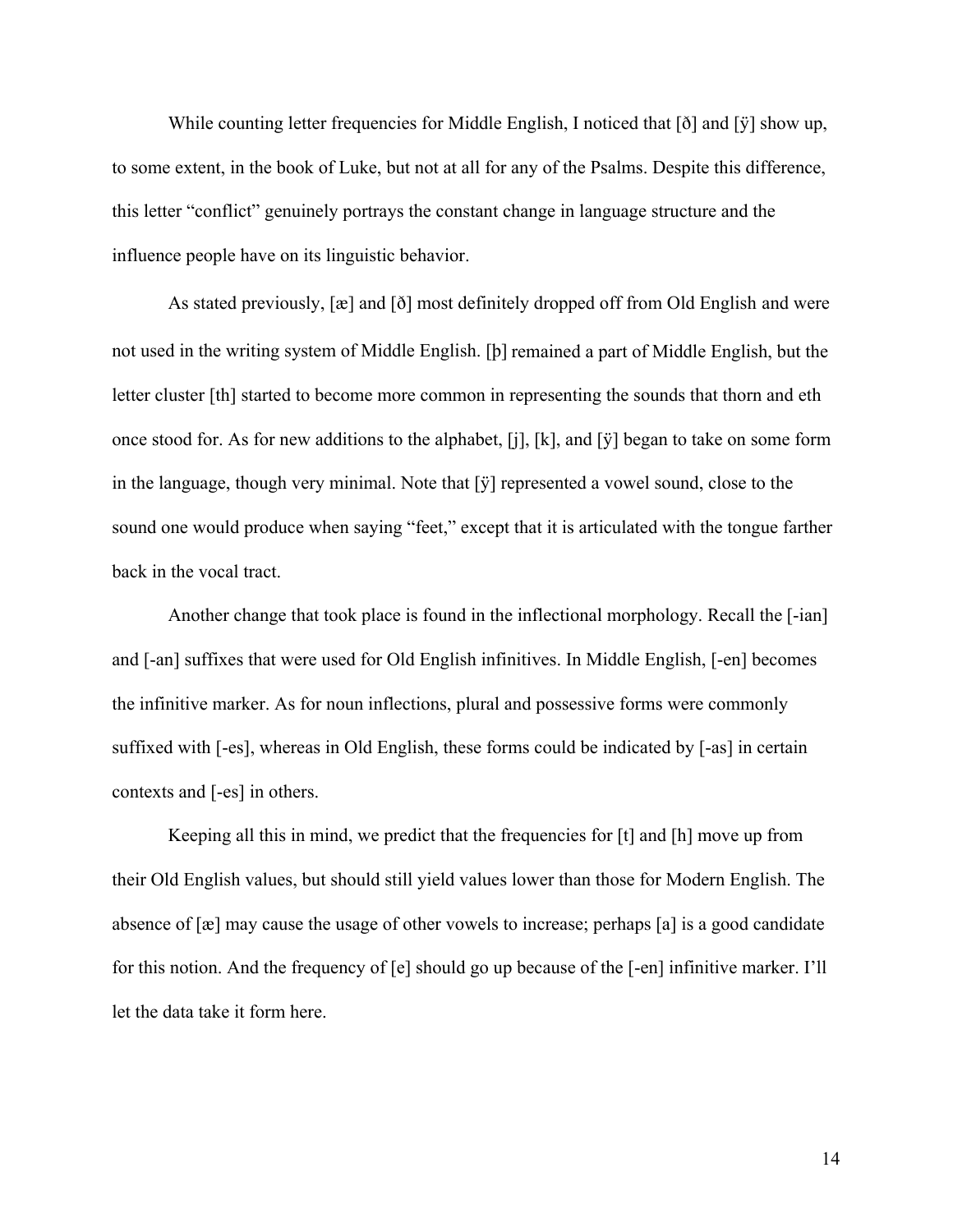# ii. Letter Frequencies

| МE                                | Luke 5 | Luke 9 | Luke 14 | Luke 24 | Psalm <sub>63</sub> | Psalm 107 | Psalm 139 | Psalm 143 |
|-----------------------------------|--------|--------|---------|---------|---------------------|-----------|-----------|-----------|
| total                             | 3470   | 5400   | 2895    | 3725    | 891                 | 3078      | 1716      | 1042      |
| a                                 | 5.10%  | 4.76%  | 5.60%   | 4.72%   | 4.71%               | 5.33%     | 5.94%     | 4.89%     |
| $\mathsf b$                       | 1.64%  | 1.04%  | 2.18%   | 1.58%   | 1.12%               | 0.75%     | 0.99%     | 0.77%     |
| C                                 | 1.41%  | 1.28%  | 1.45%   | 0.94%   | 1.68%               | 1.75%     | 2.04%     | 1.82%     |
| d                                 | 4.09%  | 4.63%  | 3.97%   | 4.64%   | 4.15%               | 6.24%     | 5.36%     | 4.61%     |
| $\mathsf{e}% _{t}\left( t\right)$ | 17.90% | 19.28% | 17.51%  | 19.41%  | 14.03%              | 16.76%    | 13.11%    | 13.82%    |
| f                                 | 2.56%  | 2.74%  | 2.63%   | 2.68%   | 3.14%               | 2.99%     | 3.03%     | 2.40%     |
| g                                 | 1.07%  | 1.00%  | 1.28%   | 1.15%   | 1.23%               | 1.17%     | 0.93%     | 0.67%     |
| h                                 | 3.60%  | 4.56%  | 4.18%   | 4.03%   | 8.19%               | 8.09%     | 7.98%     | 8.25%     |
|                                   | 7.32%  | 7.31%  | 7.67%   | 7.81%   | 8.87%               | 7.89%     | 8.10%     | 8.16%     |
|                                   | 0.46%  | 0.39%  | 0.06%   | 0.24%   | 0.34%               | 0.09%     | 0.00%     | 0.19%     |
| k                                 | 0.98%  | 0.59%  | 0.41%   | 0.46%   | 1.12%               | 0.75%     | 1.05%     | 0.77%     |
|                                   | 3.78%  | 3.52%  | 3.01%   | 2.93%   | 4.71%               | 3.77%     | 4.08%     | 4.89%     |
| m                                 | 2.77%  | 3.61%  | 2.94%   | 2.87%   | 3.14%               | 2.44%     | 3.73%     | 4.41%     |
| n                                 | 8.76%  | 6.89%  | 7.74%   | 8.70%   | 6.51%               | 8.38%     | 7.34%     | 5.57%     |
| $\circ$                           | 7.44%  | 7.67%  | 7.70%   | 7.17%   | 6.62%               | 6.66%     | 7.05%     | 7.58%     |
| p                                 | 1.44%  | 1.26%  | 1.38%   | 1.13%   | 1.46%               | 0.91%     | 0.99%     | 0.77%     |
| q                                 | 0.00%  | 0.00%  | 0.03%   | 0.00%   | 0.00%               | 0.00%     | 0.12%     | 0.19%     |
| $\mathsf{r}$                      | 3.37%  | 4.20%  | 4.49%   | 4.56%   | 3.82%               | 5.52%     | 4.72%     | 5.09%     |
| $\mathsf{s}$                      | 7.96%  | 7.69%  | 6.70%   | 6.52%   | 6.29%               | 5.46%     | 5.89%     | 4.70%     |
| $\mathfrak{t}$                    | 5.39%  | 5.37%  | 7.29%   | 5.48%   | 9.54%               | 8.28%     | 8.92%     | 10.46%    |
| u                                 | 2.77%  | 2.83%  | 2.90%   | 2.23%   | 3.37%               | 2.66%     | 3.61%     | 4.70%     |
| $\mathsf{V}$                      | 0.26%  | 0.24%  | 0.07%   | 0.30%   | 0.45%               | 0.16%     | 0.35%     | 0.00%     |
| W                                 | 2.45%  | 2.00%  | 1.31%   | 2.68%   | 1.91%               | 2.27%     | 1.57%     | 1.82%     |
| x                                 | 0.00%  | 0.05%  | 0.17%   | 0.03%   | 0.22%               | 0.03%     | 0.05%     | 0.00%     |
| у                                 | 1.64%  | 1.61%  | 1.31%   | 1.53%   | 3.37%               | 1.62%     | 3.03%     | 3.45%     |
| Z                                 | 0.00%  | 0.00%  | 0.00%   | 0.00%   | 0.00%               | 0.00%     | 0.00%     | 0.00%     |
| þ                                 | 4.87%  | 4.54%  | 5.01%   | 4.81%   | 0.00%               | 0.00%     | 0.00%     | 0.00%     |
| æ                                 | 0.00%  | 0.00%  | 0.00%   | 0.00%   | 0.00%               | 0.00%     | 0.00%     | 0.00%     |
| ð                                 | 0.00%  | 0.00%  | 0.00%   | 0.00%   | 0.00%               | 0.00%     | 0.00%     | 0.00%     |
| ÿ                                 | 0.98%  | 0.94%  | 1.00%   | 1.40%   | 0.00%               | 0.00%     | 0.00%     | 0.00%     |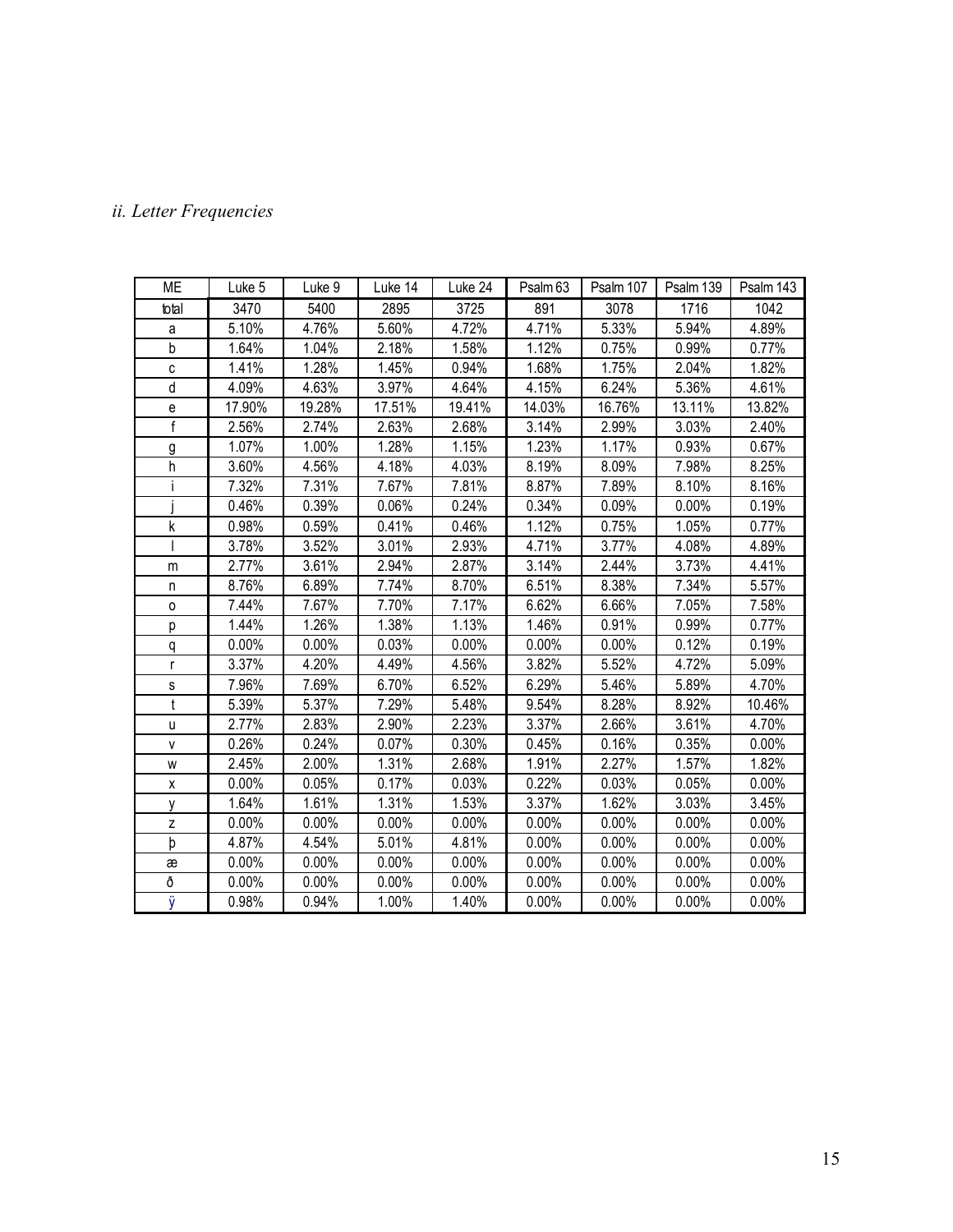| <b>ME</b>      | Luke avg | Psalm avg | Overall avg |
|----------------|----------|-----------|-------------|
| total          | 3872.5   | 1681.75   | 2777.125    |
| a              | 5.05%    | 5.22%     | 5.13%       |
| b              | 1.61%    | 0.91%     | 1.26%       |
| С              | 1.27%    | 1.82%     | 1.55%       |
| d              | 4.33%    | 5.09%     | 4.71%       |
| е              | 18.53%   | 14.43%    | 16.48%      |
| $\overline{f}$ | 2.65%    | 2.89%     | 2.77%       |
| g              | 1.13%    | 1.00%     | 1.06%       |
| h              | 4.09%    | 8.13%     | 6.11%       |
| ī              | 7.53%    | 8.26%     | 7.89%       |
| j              | 0.29%    | 0.16%     | 0.22%       |
| k              | 0.61%    | 0.92%     | 0.77%       |
| I              | 3.31%    | 4.36%     | 3.84%       |
| m              | 3.05%    | 3.43%     | 3.24%       |
| n              | 8.02%    | 6.95%     | 7.49%       |
| 0              | 7.50%    | 6.98%     | 7.24%       |
| р              | 1.30%    | 1.03%     | 1.17%       |
| q              | 0.01%    | 0.08%     | 0.04%       |
| r              | 4.16%    | 4.79%     | 4.47%       |
| s              | 7.22%    | 5.59%     | 6.40%       |
| $\mathfrak{t}$ | 5.88%    | 9.30%     | 7.59%       |
| u              | 2.68%    | 3.59%     | 3.13%       |
| V              | 0.22%    | 0.24%     | 0.23%       |
| W              | 2.11%    | 1.89%     | 2.00%       |
| X              | 0.06%    | 0.08%     | 0.07%       |
| y              | 1.52%    | 2.87%     | 2.20%       |
| z              | 0.00%    | 0.00%     | 0.00%       |
| þ              | 4.81%    | 0.00%     | 2.40%       |
| æ              | 0.00%    | 0.00%     | 0.00%       |
| ð              | 0.00%    | 0.00%     | 0.00%       |
| ÿ              | 1.08%    | 0.00%     | 0.54%       |

Most Frequent to Least Frequent: e i t n o s h a d r l m u f þ y w c b p k ÿ v j x q z {z, æ, ð}

Compare with Old English: e n a i d s o r h m t g b l w u æ c f y ð b p x z {j, k, g, v, ÿ}

Compare to Modern English: e o thas in r d l u y m w f g c b p k v j q x z  $\{p, \mathbf{x}, \mathbf{0}, \mathbf{y}\}\$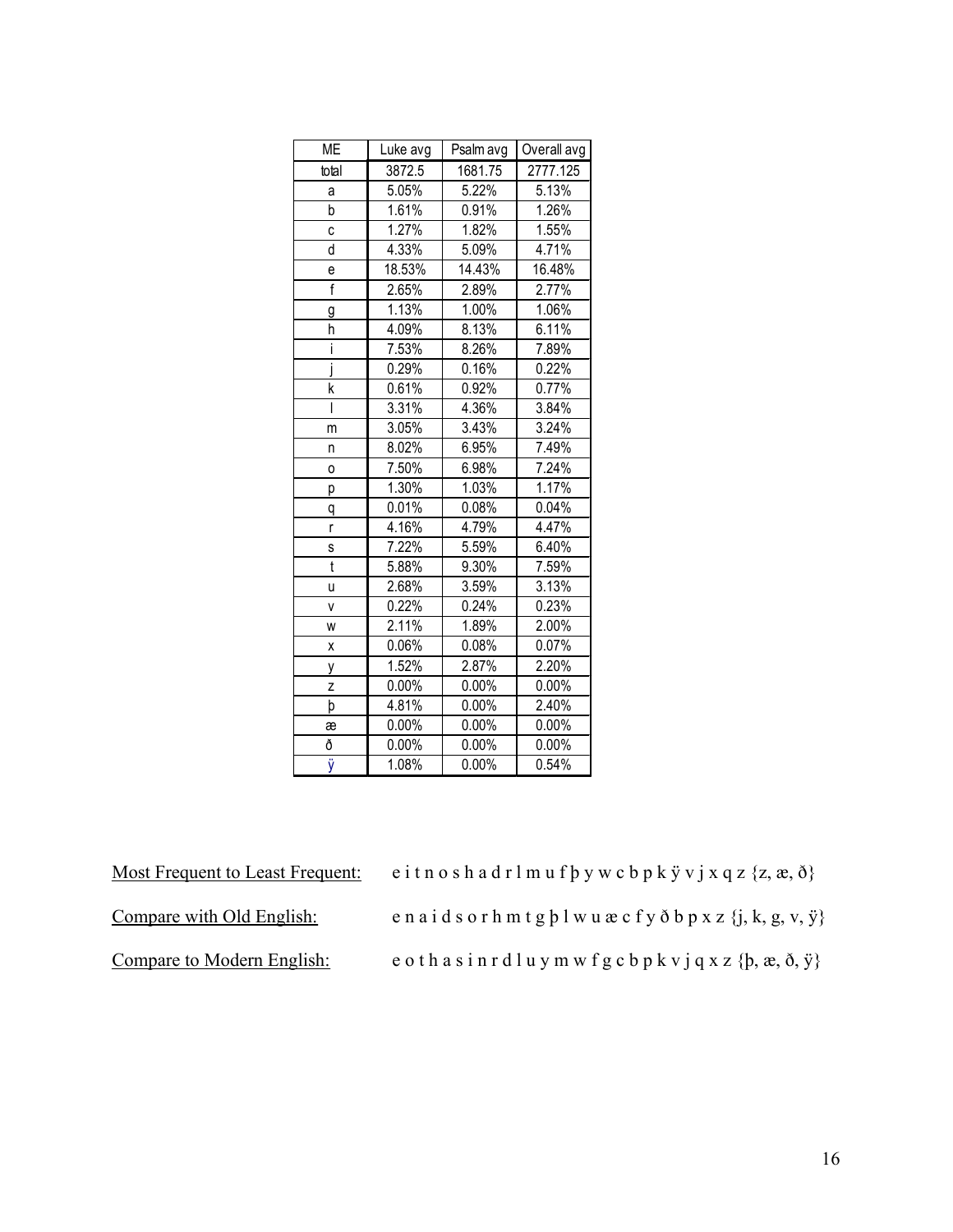

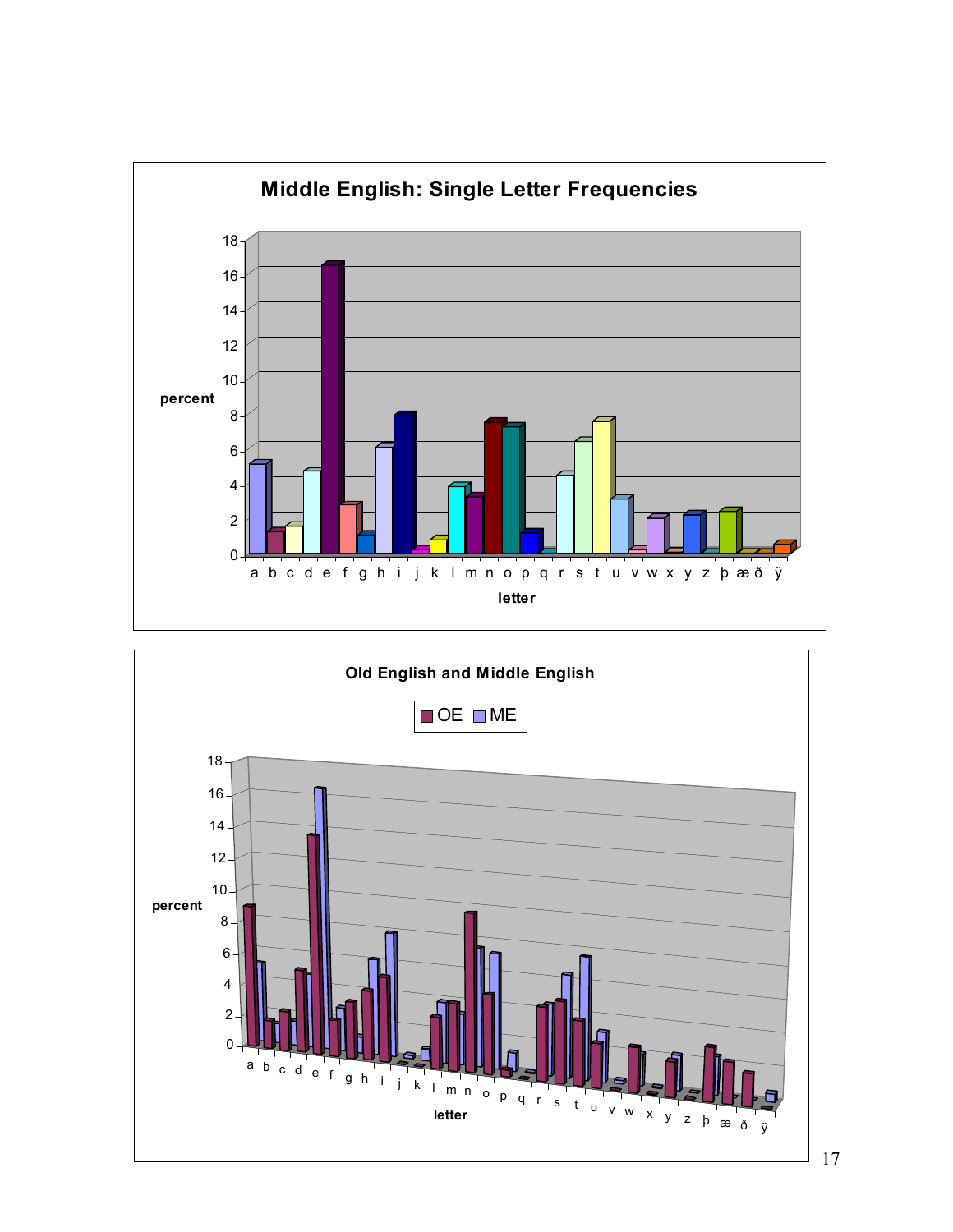

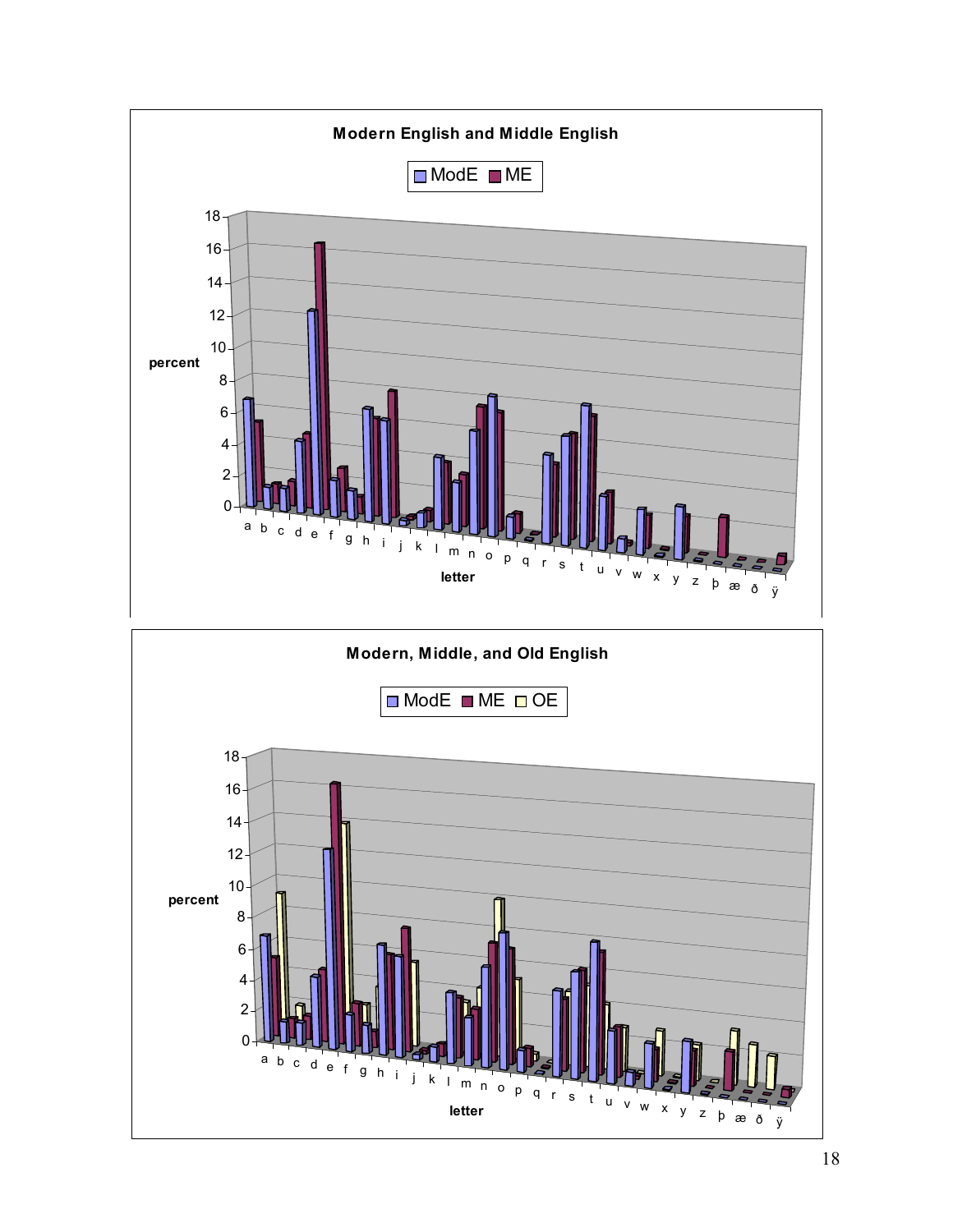These charts and graphs support my hypotheses for letters [t], [h], and [e] -- that the frequency of each would be greater than its Old English counterpart. The frequencies for [t] and [h], indeed, move up in Middle English, but they do not exceed their corresponding values, exhibited by the Modern English data. [e] skyrockets to 16.48%, a value much higher than the 13.82% of Old English and the 12.67% of Modern English, yet still holding its title as the most frequent letter.

All these findings are in line with the changes made in Middle English grammar, but we run into one minor problem in the data. I had proposed that [a]'s frequency might increase since [æ] no longer existed in the orthography of Middle English. What we find is the exact opposite; [a] is lowest for Middle English, highest for Old English. I cannot offer a well-defined explanation for this. The vowel represented by [ÿ] may have alleviated [a], showing up in environments which would have otherwise been occupied by [a], had [ÿ] not existed in the language. To better understand this riddle, I would suggest finding lexical items -- ones containing  $[\ddot{y}]$  -- and then comparing them to their counterparts in Old English and Modern English. By inspection, it may be possible to detect which vowels in our current spelling system correspond to  $[\mathcal{X}]$ , and if  $[\mathcal{X}]$  was ever one of them. Even with the possibility that  $[\ddot{y}]$  occurred in contexts similar to [a], that only tacks on an additional 0.54% to the original value of [a], 5.13%. In light of this matter, we should also recall the changed infinitive marker for Middle English; it went from [-ian]/ [-an] to [-en]. So that is likely to contribute to the drop in [a]'s usage. Even though the predictions for [a] are not entirely satisfactory, we were right in saying that vowels in general would increase for Middle English frequencies. Besides [a], all the vowels had increased frequency to some degree.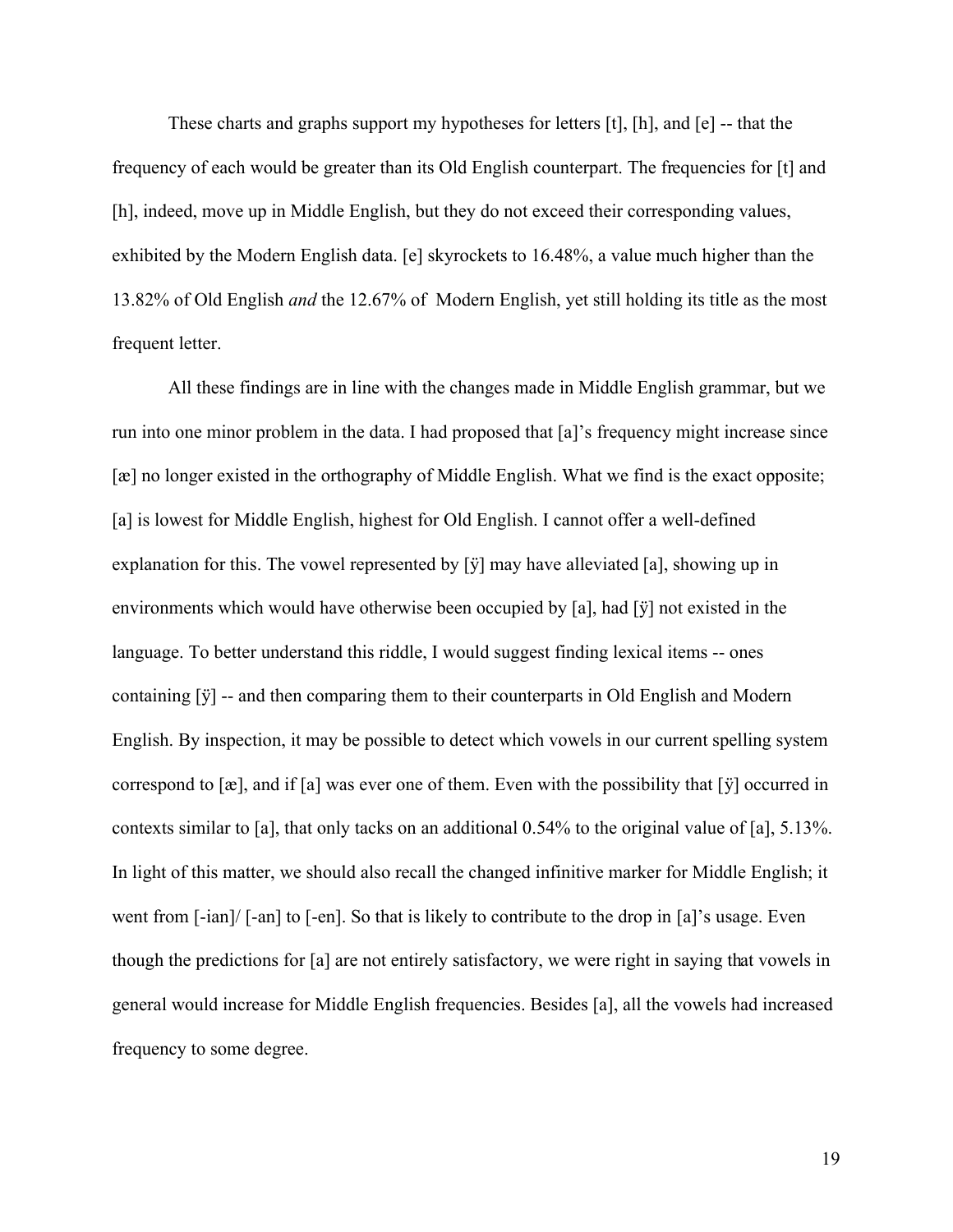#### VI. Findings

On the basis of Biblical texts, all of which embody the English language through time, I was able to compare the letter frequencies of Modern English, Middle English, and Old English. Tracing back to 11th century English, we find a myriad of structural properties that no longer manifest in the language we speak today. Moving forward in the time spectrum, we see the helter-skelter situation for Middle English as pieces of Old English grammar began to fade and as glimpses of new language constructions were set into view.

In general, there seems to be a strong correlation between the increased frequencies for [t] and [h] and the omission of [ð] and [þ]. The change in infinitive markers, as well as the loss of case marking inflection, caused some letters to move up and others to move down from their previous state. For example, the infinitive suffixes for Old English, [-ian] or [-an], brought on a high frequency for [a] and [n], but when the infinitive suffix became [-en] during the days of Middle English, we notice that  $[e]$ 's frequency goes up a great deal and  $[a]$ 's frequency significantly moves down. And finally, the infinitive marker of today, the preposition "to," certainly shows up in the data, right around 8% for both of these letters (see Modern English: Single Letter Frequencies), which is higher than their frequencies calculated for Old English and Middle English.

A fascinating asset to this study is that, of all the letters ever incorporated in English orthography, [e] was and still is the most frequently used letter in the language. So no matter what time in history we refer to, we are correct -- and truthful -- in saying that  $[e]$  is the most common letter in English. Our findings verify that this is so, and chances are, it will stay that way (given that one thousand years has not changed this unique trait of English).

20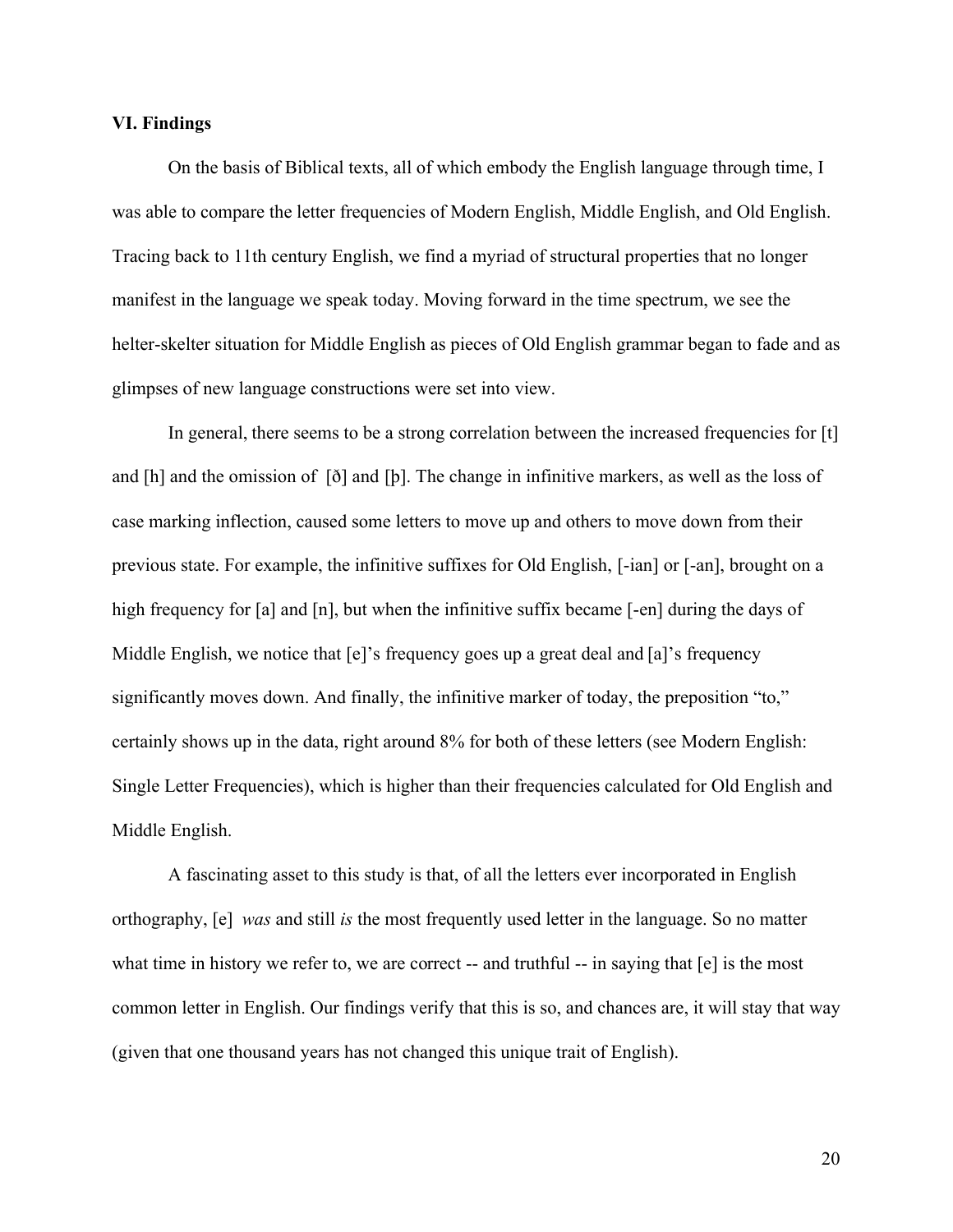#### VII. Conclusion

From the various sets of data, we can easily see how Old English diverges from Modern English. Of course, Middle English serves as some medial point between the two; it still, however, shows very different results from Old and Modern English in terms of frequency analysis. Linguistics reveals how different structures of syntax and morphology make Old English, Middle English, and Modern English very distinct from one another. Frequency analysis further evidences the fact that all three versions of English are different and even deserving to be treated as and considered as separate languages.

Single letter frequencies only tell so much about a language. Should cryptographers ever share interest in this topic, they would find that double-letter frequencies in Old English are much different from the ones we see now. Some quick examples are that "god" and "god" (both from Old English) represented "god" and "good," respectively. The difference shows not in the spelling but, rather, is heard in pronunciation. "God" (good in Old English), was pronounced like how we say "god" *(deity)* today except that the vowel within the root was held out longer. Long vowels and short vowels were contrastive sounds back in the days of Old English, but this was not always reflected in the spelling. So many of the vowel-vowel, double-letter frequencies we've examined in Modern English may not be present in Old English. Consider also the consonant clusters in each of the following Old English and Modern English word pairs:

ecg/ edge scip/ ship æsc/ ash niht/ night cniht/ knight It appears that the consonant clusters used in our current spelling system were represented much differently in Old English. Thus, double-letter frequencies for Old English should not trend in the same direction as today's double-letter frequencies.

21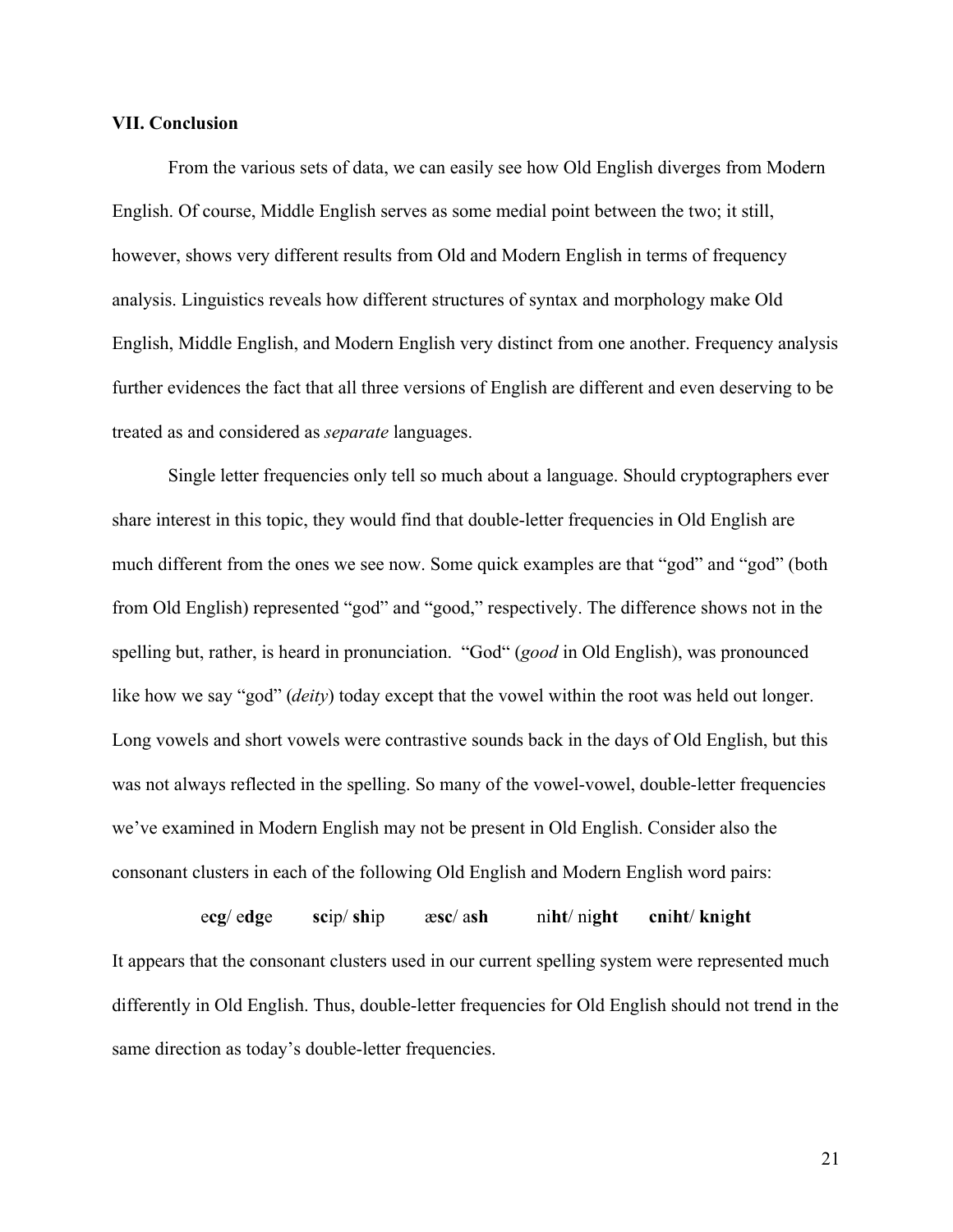This is just a taste of all the Old English properties yet to be examined from a cryptanalytic perspective. But more importantly, these linguistic shifts in English make us aware of the fact that languages are constantly changing. English will continue to change, as will its letter frequencies. Right at this moment, we are losing gender distinction in the language! Talking about a single person, we often say "they" rather than "he or she," "their" instead of "his or her." A prediction we may draw here is that single letters, [t] and [h], will be used more frequently and their occurrence as an adjacent letter-pair will also increase in English.

Therefore, it is necessary that cryptographers, as well as authors of cryptography textbooks, stay updated with the language. One thousand years from now, "EAT ON IRS" may be of no aid to us when we perform frequency analysis on encrypted text. All languages, prone to innovation, are being linguistically reanalyzed time after time. Under the same circumstances should cryptographers be prepared for linguistic shifts, ready and eager to reevaluate letter frequencies. Let this be a word of advice: expect change and stay updated!